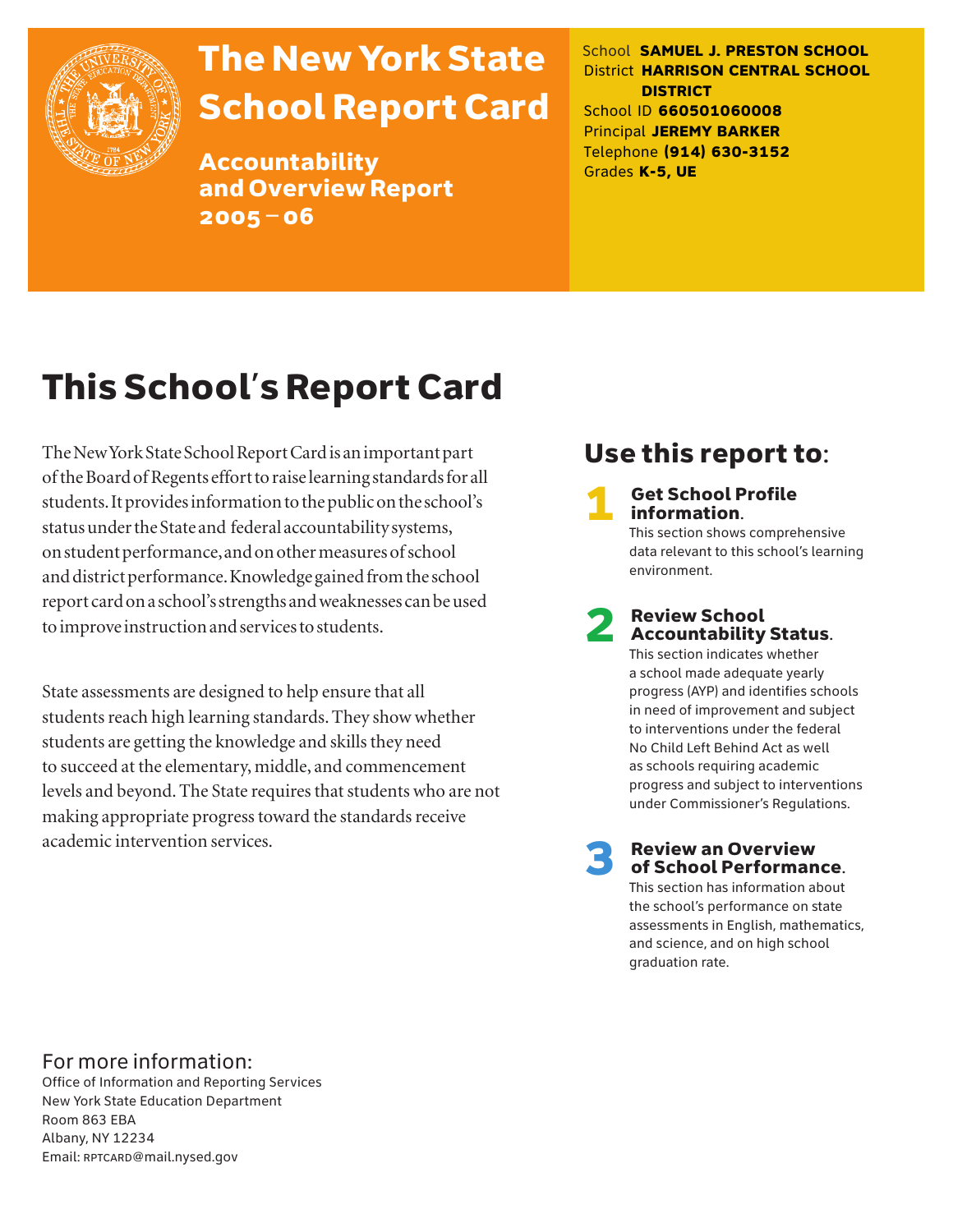# School Profile

This section shows comprehensive data relevant to this school's learning environment, including information about enrollment, average class size, and teacher qualifications.

# Enrollment

|                            | $2003 - 04$ | $2004 - 05$ | 2005-06 |
|----------------------------|-------------|-------------|---------|
| Pre-K                      | 0           | 0           | 0       |
| Kindergarten               | 52          | 50          | 47      |
| Grade 1                    | 45          | 52          | 49      |
| Grade 2                    | 50          | 51          | 52      |
| Grade 3                    | 46          | 49          | 42      |
| Grade 4                    | 46          | 49          | 51      |
| Grade 5                    | 73          | 45          | 52      |
| Grade 6                    | 0           | 0           | 0       |
| <b>Ungraded Elementary</b> | 6           | 14          | 19      |
| Grade 7                    | 0           | $\mathbf 0$ | 0       |
| Grade 8                    | 0           | 0           | 0       |
| Grade 9                    | 0           | 0           | 0       |
| Grade 10                   | 0           | 0           | 0       |
| Grade 11                   | 0           | $\mathbf 0$ | 0       |
| Grade 12                   | 0           | $\mathbf 0$ | 0       |
| <b>Ungraded Secondary</b>  | 0           | 0           | 0       |
| Total K-12                 | 318         | 310         | 312     |

# Enrollment Information

*Enrollment* counts are as of Basic Educational Data System (BEDS) day, which is typically the first Wednesday of October of the school year. Students who attend BOCES programs on a part-time basis are included in a school's enrollment. Students who attend BOCES on a full-time basis or who are placed full time by the district in an out-of-district placement are not included in a school's enrollment. Students classified by schools as "pre-first" are included in first grade counts.

## Average Class Size

|                      | $2003 - 04$ | $2004 - 05$ | $2005 - 06$ |
|----------------------|-------------|-------------|-------------|
| <b>Common Branch</b> | 19          | 20          | 21          |
| Grade 8              |             |             |             |
| English              |             |             |             |
| <b>Mathematics</b>   |             |             |             |
| Science              |             |             |             |
| Social Studies       |             |             |             |
| Grade 10             |             |             |             |
| English              |             |             |             |
| <b>Mathematics</b>   |             |             |             |
| Science              |             |             |             |
| Social Studies       |             |             |             |

# Average Class Size Information

*Average Class Size* is the total registration in specified classes divided by the number of those classes with registration. *Common Branch* refers to self-contained classes in Grades 1–6.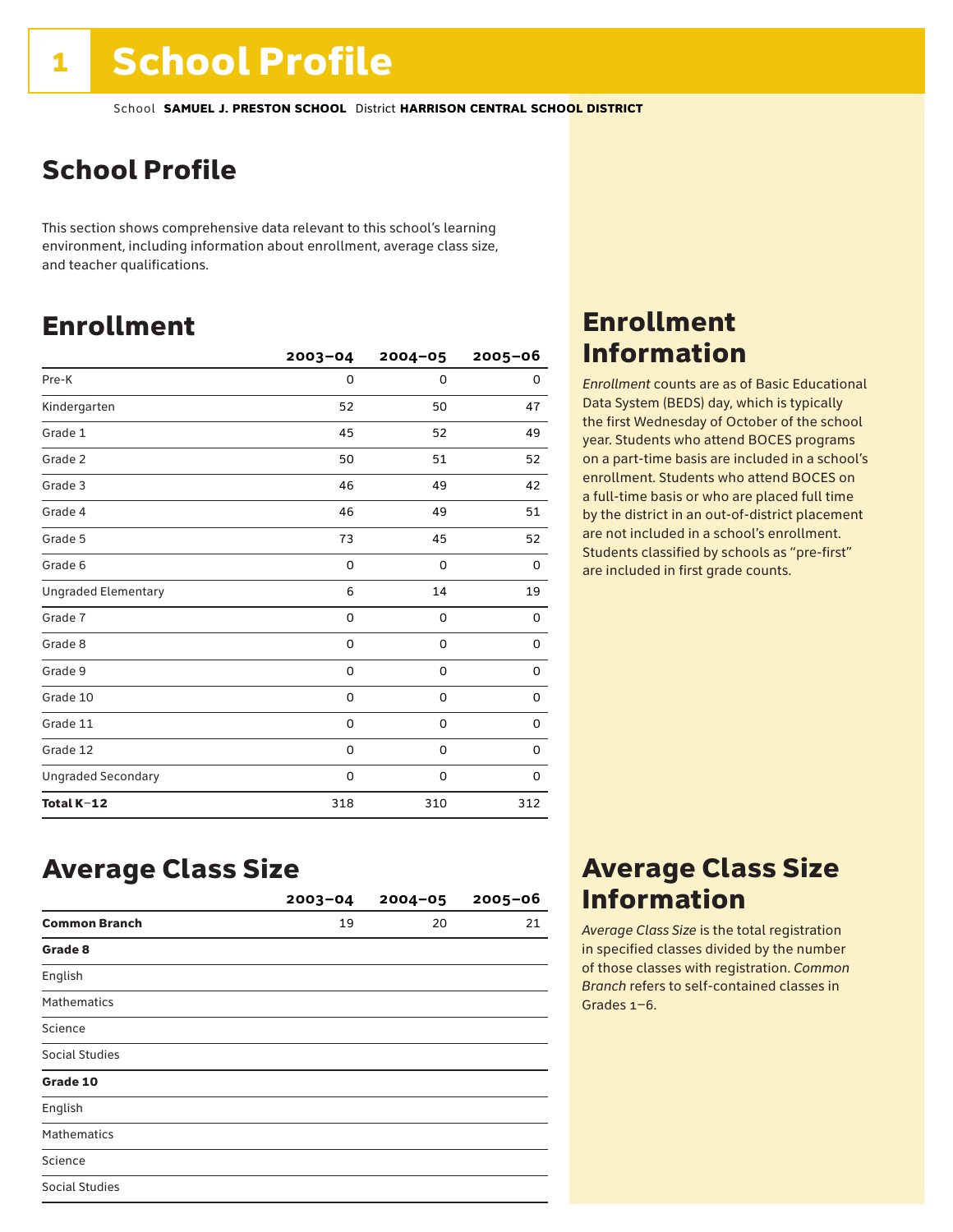# Demographic Factors

|                                                    | $2003 - 04$ |     | $2004 - 05$ |      | $2005 - 06$    |     |
|----------------------------------------------------|-------------|-----|-------------|------|----------------|-----|
|                                                    | #           | %   | #           | %    | #              | %   |
| Eligible for Free Lunch                            | 18          | 6%  | 24          | 8%   | 27             | 9%  |
| Reduced-Price Lunch                                | 18          | 6%  | 15          | 5%   | 21             | 7%  |
| Student Stability*                                 |             | 96% |             | 100% |                | 92% |
| Limited English Proficient                         | 31          | 10% | 37          | 12%  | 48             | 15% |
| <b>Racial/Ethnic Origin</b>                        |             |     |             |      |                |     |
| American Indian or Alaska Native                   | 0           | 0%  | 0           | 0%   | $\Omega$       | 0%  |
| <b>Black or African American</b>                   | 4           | 1%  | 5           | 2%   | $\overline{2}$ | 1%  |
| Hispanic or Latino                                 | 76          | 24% | 75          | 24%  | 93             | 30% |
| Asian or Native<br>Hawaiian/Other Pacific Islander | 11          | 3%  | 10          | 3%   | 3              | 1%  |
| White                                              | 227         | 71% | 220         | 71%  | 214            | 69% |

 \* Not available at the district level.

# Attendance and Suspensions

|                            |   | $2002 - 03$   |   | $2003 - 04$   |   | $2004 - 05$ |
|----------------------------|---|---------------|---|---------------|---|-------------|
|                            | # | $\frac{0}{6}$ | # | $\frac{0}{0}$ | # | %           |
| Annual Attendance Rate     |   | 97%           |   | 96%           |   | 95%         |
| <b>Student Suspensions</b> | 0 | N/A           |   | 0%            |   | 0%          |

# Demographic Factors Information

*Eligible for Free Lunch* and *Reduced*-*Price Lunch* percentages are determined by dividing the number of approved lunch applicants by the Basic Educational Data System (BEDS) enrollment in full-day Kindergarten through Grade 12. *Eligible for Free Lunch* and *Limited English Proficient* counts are used to determine *Similar Schools* groupings within a *Need*/*Resource Capacity* category. *Student Stability* is the percentage of students in the highest grade in a school who were also enrolled in that school at any time during the previous school year. (For example, if School A, which serves Grades 6–8, has 100 students enrolled in Grade 8 this year, and 92 of those 100 students were also enrolled in School A last year, the stability rate for the school is 92 percent.)

## Attendance and Suspensions Information

*Annual Attendance Rate* is determined by dividing the school's total actual attendance by the total possible attendance for a school year. A school's actual attendance is the sum of the number of students in attendance on each day the school was open during the school year. Possible attendance is the sum of the number of enrolled students who should have been in attendance on each day the school was open during the school year. *Student Suspension* rate is determined by dividing the number of students who were suspended from school (not including in-school suspensions) for one full day or longer anytime during the school year by the Basic Educational Data System (BEDS) day enrollments for that school year. A student is counted only once, regardless of whether the student was suspended one or more times during the school year.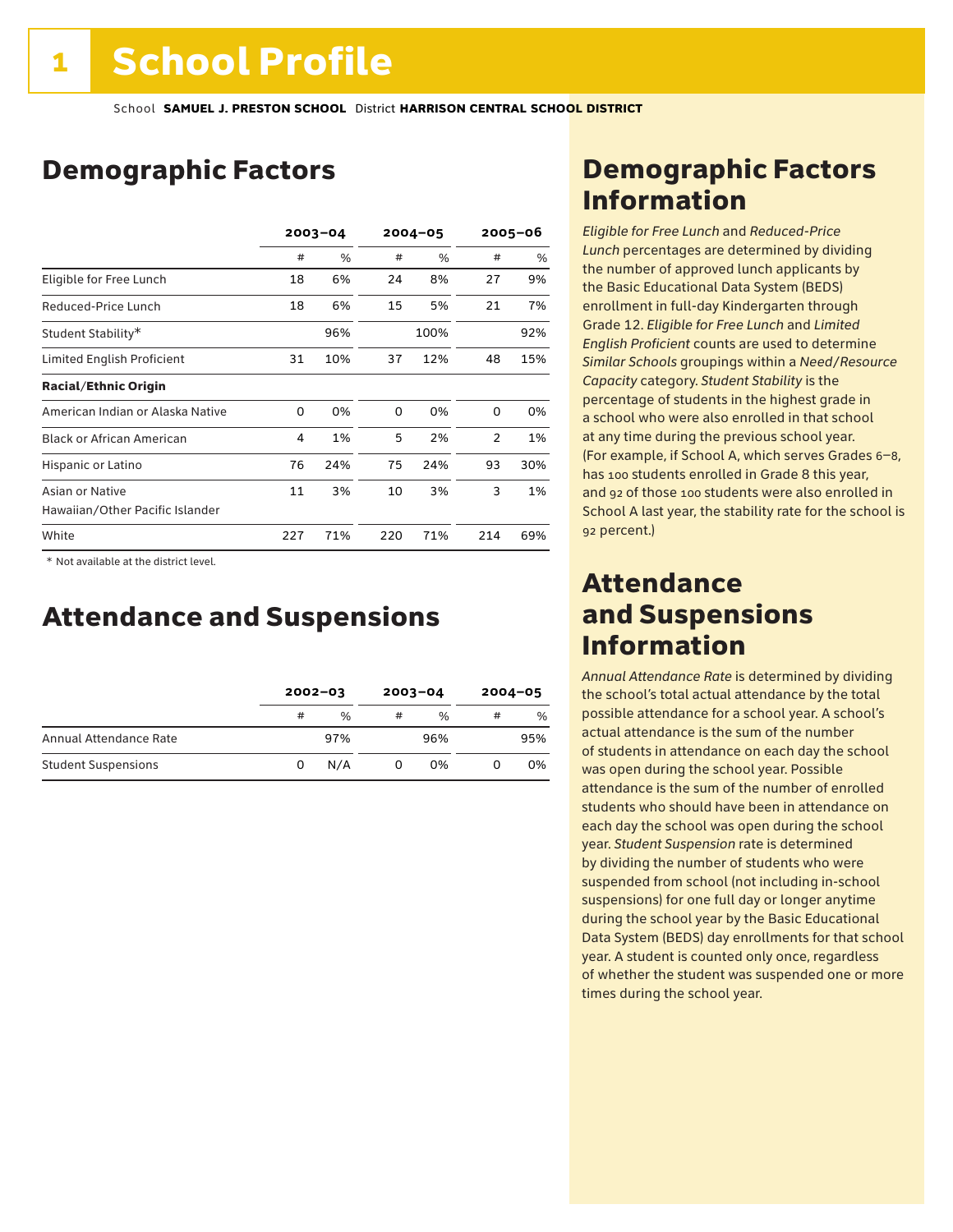# Teacher Qualifications

|                                                                                         | $2003 - 04$  | $2004 - 05$ | 2005-06 |
|-----------------------------------------------------------------------------------------|--------------|-------------|---------|
| <b>Core Classes Not Taught</b><br>by Highly Qualified Teachers                          |              |             |         |
| <b>Total Number of Core Classes</b>                                                     | 60           | 67          | 114     |
| Percent Not Taught by<br><b>Highly Qualified Teachers</b>                               | 0%           | 0%          | 0%      |
| <b>Teachers with</b><br><b>No Valid Teaching Certificate</b>                            |              |             |         |
| <b>Total Number of Teachers</b>                                                         | 0            | 0           | 0       |
| Percent with No Valid<br><b>Teaching Certificate</b>                                    | 0%           | 0%          | 0%      |
| <b>Individuals Teaching</b><br><b>Out of Certification</b>                              |              |             |         |
| Number of Teachers                                                                      | $\mathbf{1}$ | 1           | 0       |
| Percentage of Total                                                                     | 3%           | 3%          | 0%      |
| <b>Percent of Teachers with</b><br><b>Master's Degree Plus 30 Hours</b><br>or Doctorate | 50%          | 62%         | 74%     |

# Staff Counts

|                                       | $2003 - 04$ | $2004 - 05$ | $2005 - 06$ |
|---------------------------------------|-------------|-------------|-------------|
| <b>Total Teachers</b>                 | 34          | 34          | 31          |
| <b>Total Other Professional Staff</b> | 2           |             |             |
| Total Paraprofessionals*              | N/A         | N/A         | N/A         |
| <b>Assistant Principals</b>           | 0           | 0           |             |
| Principals                            |             |             |             |

\* Not available at the school level.

# Teacher Qualifications Information

To be *Highly Qualified*, a teacher must have at least a Bachelor's degree, be certified to teach in the subject area, and show subject matter competency. The number of *Individuals Teaching Out of Certification* is the number doing so more than on an incidental basis; that is, teaching for five or fewer periods per week outside certification.

# Staff Counts Information

*Other Professionals* includes administrators, guidance counselors, school nurses, psychologists, and other professionals who devote more than half of their time to non-teaching duties. Teachers who are shared between buildings within a district are reported on the district report only.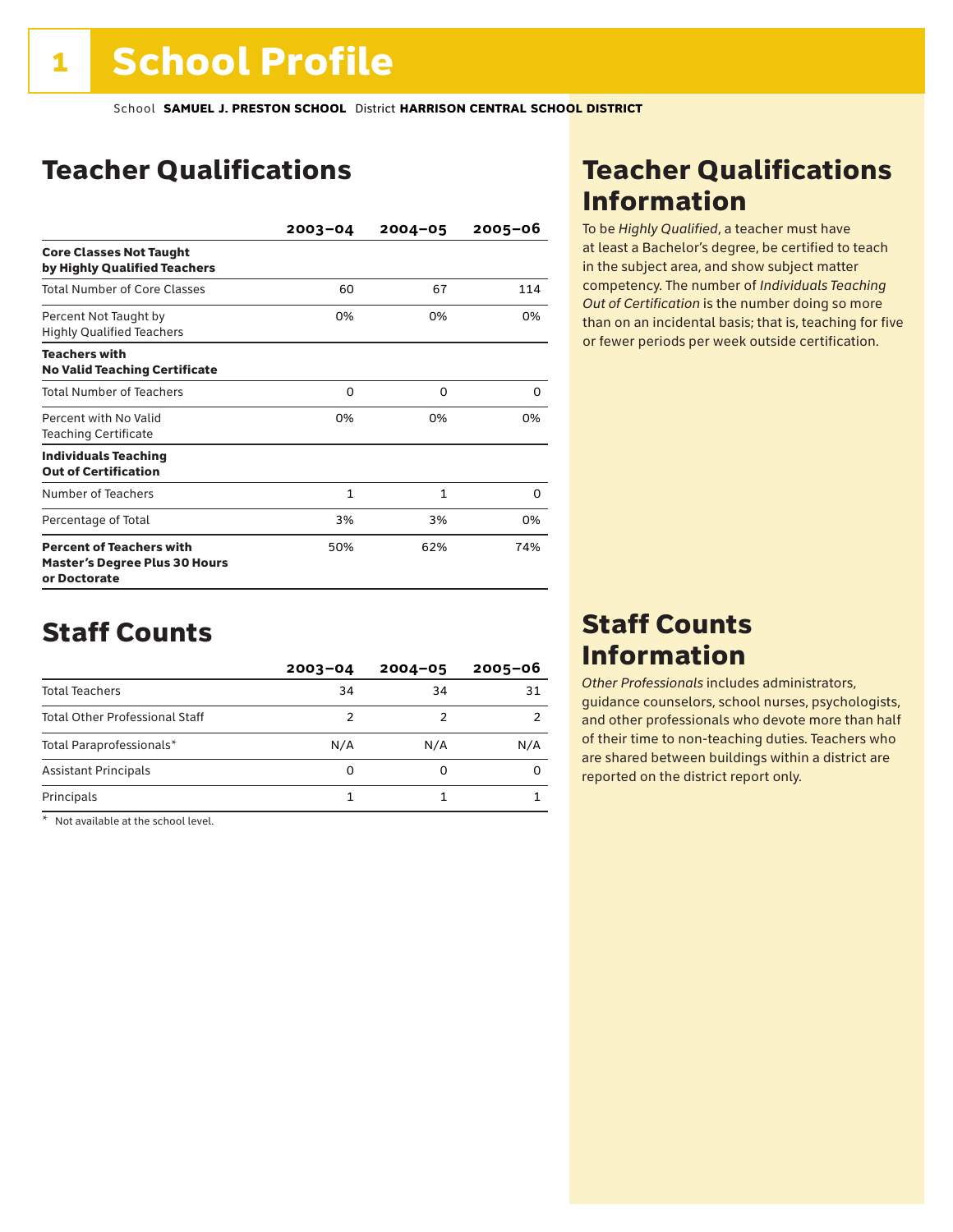# Understanding How Accountability Works in New York State

The federal No Child Left Behind (NCLB) Act requires that states develop and report on measures of student proficiency in 1) English language arts (ELA), in 2) mathematics, and on 3) a third indicator. In New York State in 2005–06, the third indicator is science at the elementary/middle level and graduation rate at the secondary level. Schools or districts that prove student proficiency on these measures are making Adequate Yearly Progress (AYP).



For more information about accountability in New York State, visit: www.emsc.nysed.gov/irts/accountability/home.shtml

## 1 English Language Arts (ELA)

To make AYP in ELA, every accountability group must make AYP. For a group to make AYP, it must meet the participation *and* the performance criteria.

## A Participation Criterion

At the elementary/middle level, 95 percent of Grades 3–8 students enrolled during the test administration period in each group with 40 or more students must be tested on the New York State Testing Program (NYSTP) in ELA or, if appropriate, the New York State English as a Second Language Achievement Test (NYSESLAT), or the New York State Alternate Assessment (NYSAA) in ELA. At the secondary level, 95 percent of seniors in 2005–06 in each accountability group with 40 or more students must have taken an English examination that meets the students' graduation requirement.

### B Performance Criterion

At the elementary/middle level, the Performance Index (PI) of each group with 30 or more continuously enrolled tested students must equal or exceed its Effective Annual Measurable Objective (AMO) or the group must make Safe Harbor. At the secondary level, the PI of each group in the 2002 cohort with 30 or more members must equal or exceed its Effective AMO or the group must make Safe Harbor. To make Safe Harbor, the PI of the group must equal or exceed its Safe Harbor Target and the group must meet the qualification for Safe Harbor.

## 2 Mathematics

The same criteria for making AYP in ELA apply to mathematics. At the elementary/middle level, the measures used to determine AYP are the NYSTP and the NYSAA in mathematics. At the secondary level, the measures are mathematics examinations that meet the students' graduation requirement.

## 3 Third Indicator

In addition to English language arts and mathematics, the school must also make AYP in a third area of achievement. This means meeting the criteria in science at the elementary/middle level and the criteria in graduation rate at the secondary level.

Elementary/Middle-Level Science: To make AYP, the All Students group must meet the participation criterion *and* the performance criterion.

## A Participation Criterion

Eighty percent of students in Grades 4 and/or 8 enrolled during the test administration period in the All Students group, if it has 40 or more students, must be tested on an accountability measure. In Grade 4, the measures are the Grade 4 elementary-level science test and the Grade 4 NYSAA in science. In Grade 8 science, the measures are the Grade 8 middle-level science test, Regents science examinations, and the Grade 8 NYSAA in science.

## B Performance Criterion

The PI of the All Students group must equal or exceed the State Science Standard (100) or the Science Progress Target.

Qualifying for Safe Harbor in Elementary/Middle-Level ELA and Math: To qualify, the PI must equal or exceed the State Science Standard or the Science Progress Target in elementary/middle-level science for that group.

Secondary-Level Graduation Rate: For a school to make AYP in graduation rate, the percent of students in the 2001 graduation-rate cohort in the All Students group earning a high school diploma by August 31, 2005 must equal or exceed the Graduation-Rate Standard (55%) or the Graduation-Rate Progress Target.

Qualifying for Safe Harbor in Secondary-Level ELA and Math: To qualify, the percent of the 2001 graduation-rate cohort earning a local diploma by August 31, 2005 must equal or exceed the Graduation-Rate Standard (55%) or the Graduation-Rate Progress Target for that group.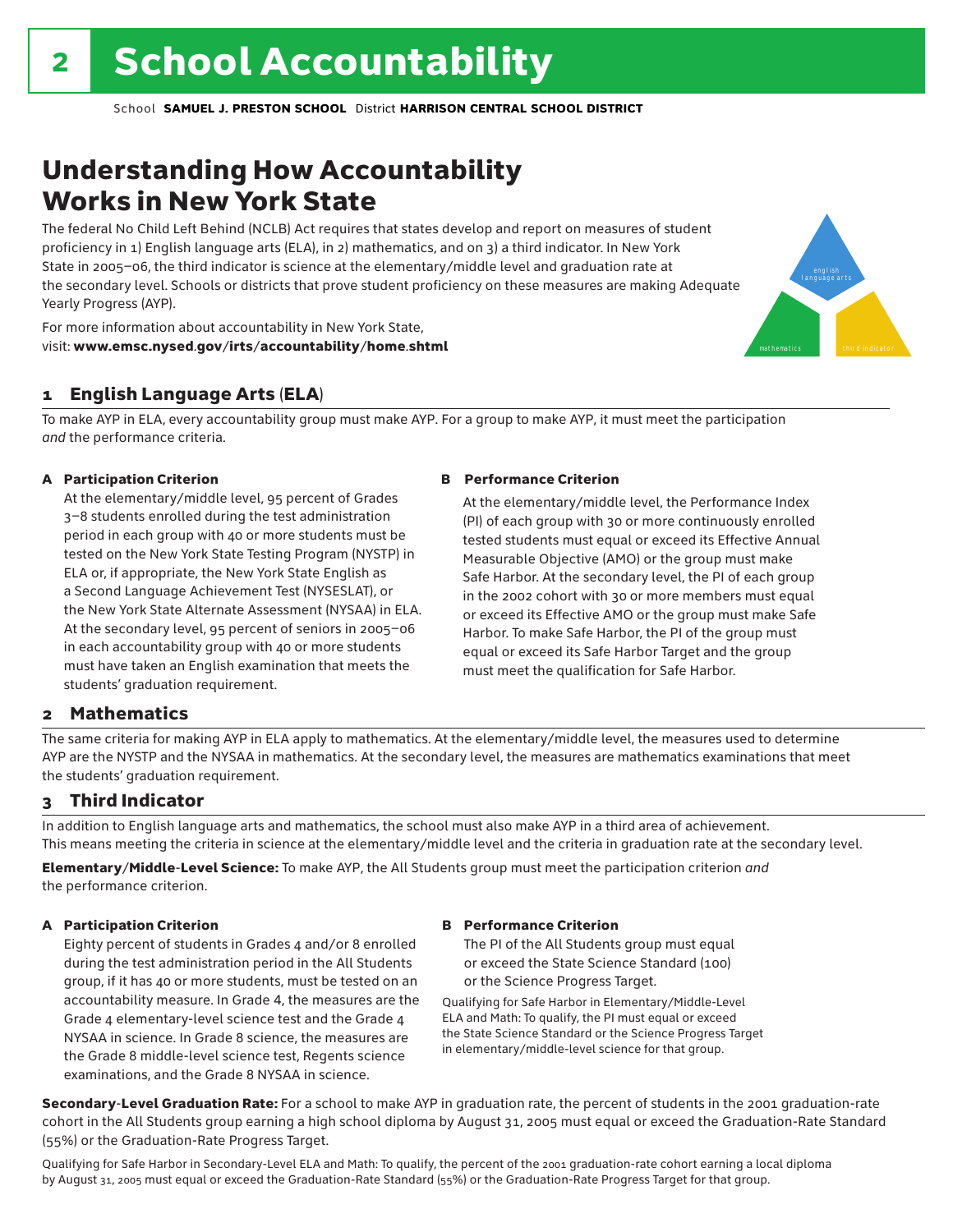# Useful Terms for Understanding Accountability

## Accountability Cohort

The 2002 school accountability cohort consists of all students who first entered Grade 9 anywhere in the 2002–03 school year, and all ungraded students with disabilities who reached their seventeenth birthday in the 2002–03 school year, who were enrolled on October 6, 2005 and did not transfer to a diploma granting program. Students who earned a high school equivalency diploma or enrolled in an approved high school equivalency preparation program by June 30, 2006, are not included in the 2002 school accountability cohort. The 2002 district accountability cohort consists of all students in each school accountability cohort plus students who transferred within the district after BEDS day plus students who were placed outside the district by the Committee on Special Education or district administrators and who met the other requirements for cohort membership. Cohort is defined in Section 100.2 (p) (16) of the Commissioner's Regulations.

## Adequate Yearly Progress (AYP)

Adequate Yearly Progress (AYP) indicates satisfactory progress by a district or a school toward the goal of proficiency for all students.

## Annual Measurable Objective (AMO)

The Annual Measurable Objective (AMO) is the Performance Index (PI) value that signifies that an accountability group is making satisfactory progress toward the goal that 100 percent of students will be proficient in the State's learning standards for English language arts and mathematics by 2013–14. The secondary-level AMO will be increased as specified in  $CR100.2(p)(14)$  and will reach 200 in 2013-14. (See Effective AMO for further information.)

## Continuously Enrolled Students

At the elementary/middle level, continuously enrolled students are those enrolled in the school or district on BEDS day (usually the first Wednesday in October) of the school year until the test administration period. At the secondary level, all students who meet the criteria for inclusion in the accountability cohort are considered to be continuously enrolled.

## Effective Annual Measurable Objective (Effective AMO)

The Effective Annual Measurable Objective (Effective AMO) is the Performance Index (PI) value that each accountability group within a school or district is expected to achieve to make Adequate Yearly Progress (AYP). The Effective AMO is the lowest PI that an accountability group of a given size can achieve in a subject for the group's PI not to be considered significantly different from the AMO for that subject. If an accountability group's PI equals or exceeds the Effective AMO, it is considered to have made AYP. A more complete definition of Effective AMO and a table showing the PI values that each group size must equal or exceed to make AYP are available at www.emsc.nysed.gov/irts.

## Performance Index (PI)

A Performance Index is a value from 0 to 200 that is assigned to an accountability group, indicating how that group performed on a required State test (or approved alternative) in English language arts, mathematics, or science. Student scores on the tests are converted to four performance levels, from Level 1 (indicating no proficiency) to Level 4 (indicating advanced proficiency). At the elementary/middle level, the PI is calculated using the following equation:

100 × [(Count of Continuously Enrolled Tested Students Performing at Levels 2, 3, and 4 + the Count at Levels 3 and  $4$ ) ÷ Count of All Continuously Enrolled Tested Students]

At the secondary level, the PI is calculated using the following equation:

100 × [(Count of Cohort Members Performing at Levels 2, 3, and  $4 +$  the Count at Levels 3 and  $4$ ) ÷ Count of All Cohort Members]

A list of tests used to measure student performance for accountability is available at www.emsc.nysed.gov/irts.

## Progress Target

For accountability groups below the State Standard in science or graduation rate, the Progress Target is an alternate method for making Adequate Yearly Progress (AYP) or qualifying for Safe Harbor in English language arts and mathematics based on improvement over the previous year's performance.

## Safe Harbor

Safe Harbor provides an alternate means to demonstrate Adequate Yearly Progress (AYP) for accountability groups that do not achieve their Effective Annual Measurable Objectives (AMOs) in English or mathematics.

## Safe Harbor Targets

The original 2005–06 safe harbor targets were calculated using the following equation:

2005–06 PI + (200 – the 2005–06 PI) × 0.10

The resulting targets were adjusted so that their proportion of the 2005–06 AMO was the same as the original target's proportion of the 2004–05 AMO.

## Science Progress Target

The elementary/middle-level 2005–06 Science Progress Target is calculated by adding one point to the 2004–05 PI. The 2006–07 Science Progress Target is calculated by adding one point to the 2005–06 PI. The 2006–07 target is provided for groups whose PI was below the State Science Standard in 2005–06.

## Science Standard

The criterion value that represents a minimally satisfactory performance in science. In 2005–06, the State Science Standard at the elementary/middle level is a Performance Index (PI) of 100. The Commissioner may raise the State Science Standard at his discretion in future years.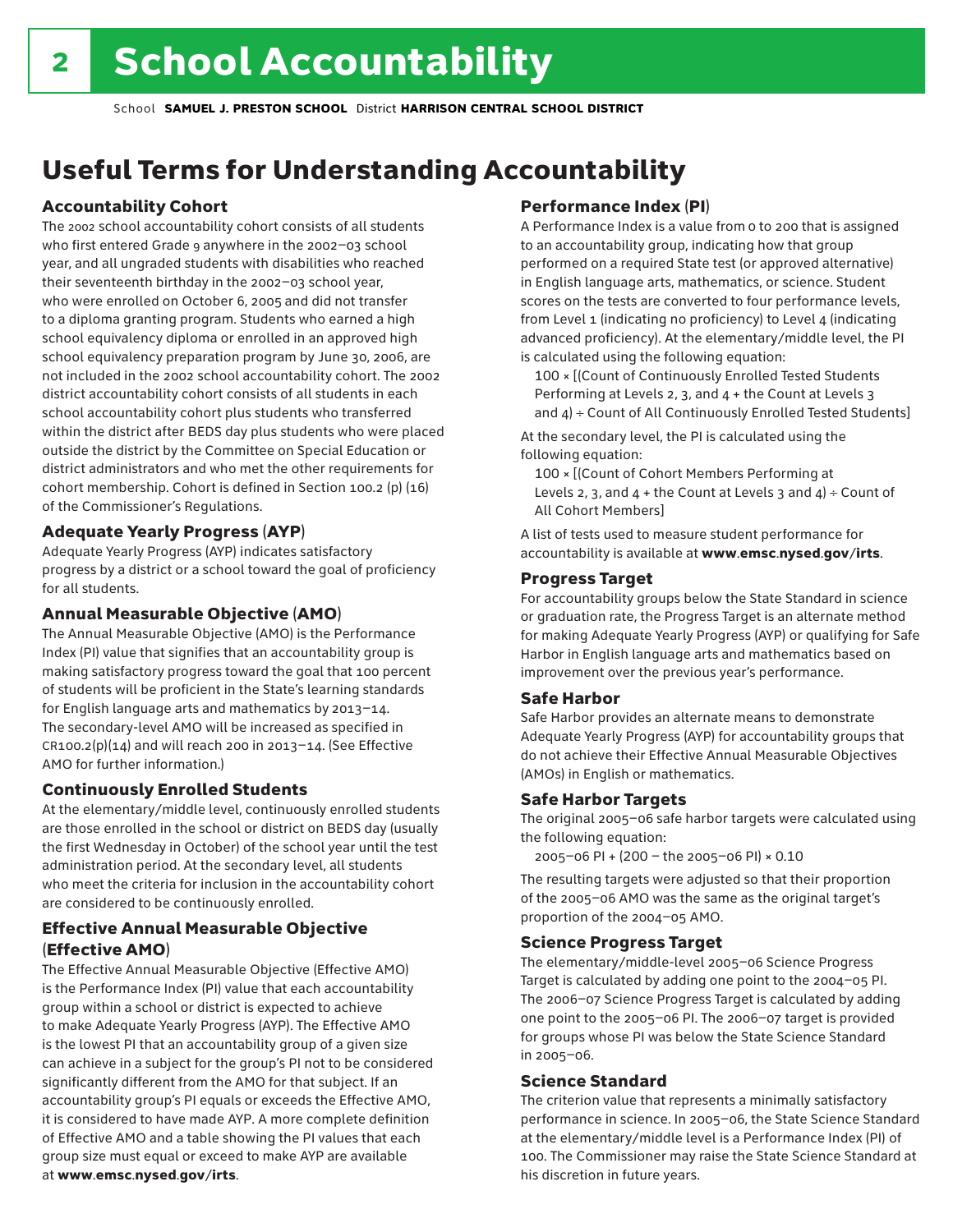considered a School Restructuring (Year 2) for the following

year, if it continues to receive Title I funds.

School **SAMUEL J. PRESTON SCHOOL** District **HARRISON CENTRAL SCHOOL DISTRICT**

# Understanding Your School Accountability Status

The list below defines the school status categories applied to each accountability measure under New York State's accountability system, which is divided into a Federal Title I component and a State component. Accountability measures for schools at the elementary/middle level are English language arts (ELA), mathematics, and science; at the secondary level, they are ELA, mathematics, and graduation rate. A school may be assigned a different status for different accountability measures. The overall status of a school is the status assigned to the school for the accountability measure with the most advanced designation in the hierarchy. If the school receives Title I funds, it is the most advanced designation in the Title I hierarchy, unless the school is in good standing under Title I but identified as SRAP under the State hierarchy. A school that does not receive Title I funding in a school year does not have a federal status in that year; however, all schools receive a state status even if they do not receive Title I funding. Schools in improvement status under Title I must provide school choice for their students; those in need of improvement in year 2 and beyond must also provide Supplemental Education Services to eligible students. Other consequences for schools not in good standing can be found at: www.emsc.nysed.gov/irts/school-accountability/about.shtml.

| <b>Federal Title I Status</b>                                                                                                                                                                                                                                                                                   | <b>New York State Status</b>                                                                                                                                                                                                                                                      |  |  |  |  |
|-----------------------------------------------------------------------------------------------------------------------------------------------------------------------------------------------------------------------------------------------------------------------------------------------------------------|-----------------------------------------------------------------------------------------------------------------------------------------------------------------------------------------------------------------------------------------------------------------------------------|--|--|--|--|
| (Applies to all New York State schools receiving Title I funds)                                                                                                                                                                                                                                                 | (Applies to all New York State public schools)                                                                                                                                                                                                                                    |  |  |  |  |
| School in Good Standing<br>Planning for Restructuring, Restructuring, Requiring Academic Progress, or as a School Under Registration Review.                                                                                                                                                                    | A school is considered to be in good standing if it has not been identified as a School in Need of Improvement, in Corrective Action,                                                                                                                                             |  |  |  |  |
| <b>School in Need of Improvement (Year 1)</b><br>A school that has not made AYP on the same accountability<br>measure for two consecutive years while receiving<br>Title I funds is considered a School in Need of Improvement<br>(Year 1) for the following year.                                              | <b>School Requiring Academic Progress (Year 1)</b><br>A school that has not made AYP on the same accountability<br>measure for two consecutive years is considered a School<br>Requiring Academic Progress (Year 1) for the following year.                                       |  |  |  |  |
| <b>School in Need of Improvement (Year 2)</b><br>A School in Need of Improvement (Year 1) that does not<br>make AYP on the accountability measure for which it was<br>identified is considered a School in Need of Improvement<br>(Year 2) for the following year, if it continues to receive<br>Title I funds. | <b>School Requiring Academic Progress (Year 2)</b><br>A School Requiring Academic Progress (Year 1) that does not<br>make AYP on the accountability measure for which it was identified<br>is considered a School Requiring Academic Progress (Year 2) for<br>the following year. |  |  |  |  |
| <b>School in Corrective Action</b>                                                                                                                                                                                                                                                                              | <b>School Requiring Academic Progress (Year 3)</b>                                                                                                                                                                                                                                |  |  |  |  |
| A School in Need of Improvement (Year 2) that does not                                                                                                                                                                                                                                                          | A School Requiring Academic Progress (Year 2) that does not                                                                                                                                                                                                                       |  |  |  |  |
| make AYP on the accountability measure for which it was                                                                                                                                                                                                                                                         | make AYP on the accountability measure for which it was identified                                                                                                                                                                                                                |  |  |  |  |
| identified is considered a School in Corrective Action for the                                                                                                                                                                                                                                                  | is considered a School Requiring Academic Progress (Year 3) for                                                                                                                                                                                                                   |  |  |  |  |
| following year, if it continues to receive Title I funds.                                                                                                                                                                                                                                                       | the following year.                                                                                                                                                                                                                                                               |  |  |  |  |
| <b>School Planning for Restructuring</b>                                                                                                                                                                                                                                                                        | <b>School Requiring Academic Progress (Year 4)</b>                                                                                                                                                                                                                                |  |  |  |  |
| A School in Corrective Action that does not make AYP                                                                                                                                                                                                                                                            | A School Requiring Academic Progress (Year 3) that does not                                                                                                                                                                                                                       |  |  |  |  |
| on the accountability measure for which it was identified                                                                                                                                                                                                                                                       | make AYP on the accountability measure for which it was identified                                                                                                                                                                                                                |  |  |  |  |
| is considered a School Planning for Restructuring for                                                                                                                                                                                                                                                           | is considered a School Requiring Academic Progress (Year 4) for                                                                                                                                                                                                                   |  |  |  |  |
| the following year, if it continues to receive Title I funds.                                                                                                                                                                                                                                                   | the following year.                                                                                                                                                                                                                                                               |  |  |  |  |
| <b>School Restructuring (Year 1)</b>                                                                                                                                                                                                                                                                            | <b>School Requiring Academic Progress (Year 5 and above)</b>                                                                                                                                                                                                                      |  |  |  |  |
| A School Planning for Restructuring that does not make                                                                                                                                                                                                                                                          | A School Requiring Academic Progress (Year 4 and above) that                                                                                                                                                                                                                      |  |  |  |  |
| AYP on the accountability measure for which it was identified                                                                                                                                                                                                                                                   | does not make AYP on the accountability measure for which it was                                                                                                                                                                                                                  |  |  |  |  |
| is considered a School Restructuring (Year 1) for the                                                                                                                                                                                                                                                           | identified is considered a School Requiring Academic Progress                                                                                                                                                                                                                     |  |  |  |  |
| following year, if it continues to receive Title I funds.                                                                                                                                                                                                                                                       | (Year 5 and above) for the following year.                                                                                                                                                                                                                                        |  |  |  |  |
| ◆ School Restructuring (Year 2)<br>A School Restructuring (Year 1) that does not make AYP on<br>the accountability measure for which it was identified is                                                                                                                                                       |                                                                                                                                                                                                                                                                                   |  |  |  |  |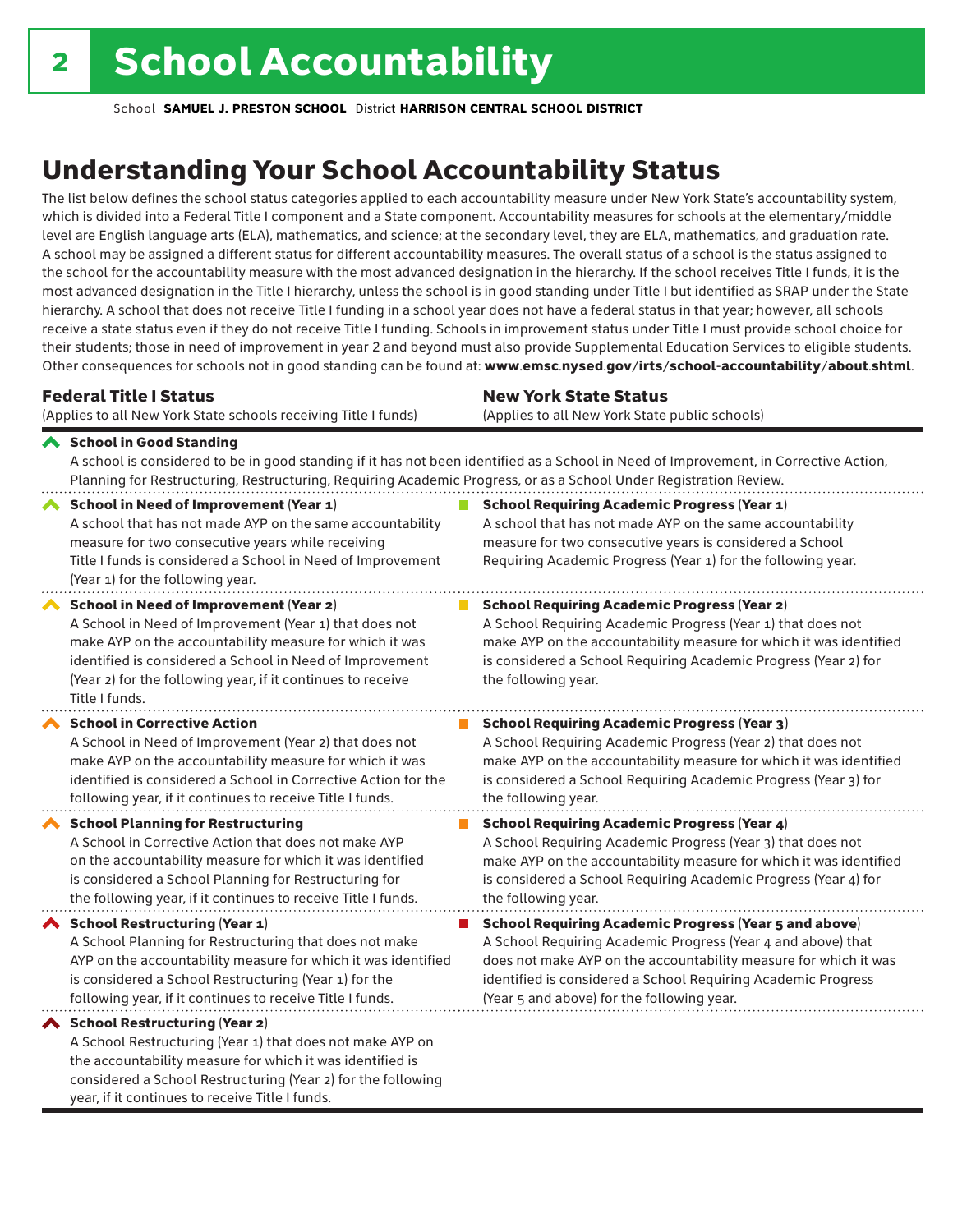# 2 School Accountability

School **SAMUEL J. PRESTON SCHOOL** District **HARRISON CENTRAL SCHOOL DISTRICT**

## Summary

| <b>Overall Accountability</b><br>Status (2006-07) | <b>∧</b> Good Standing |                                                         |                        |  |  |  |
|---------------------------------------------------|------------------------|---------------------------------------------------------|------------------------|--|--|--|
|                                                   |                        | <b>Elementary/Middle Level</b>                          | <b>Secondary Level</b> |  |  |  |
|                                                   | ELA                    | Good Standing                                           | ELA                    |  |  |  |
|                                                   | Math                   | Good Standing                                           | Math                   |  |  |  |
|                                                   |                        | Science <a> Good Standing</a>                           | <b>Graduation Rate</b> |  |  |  |
| <b>Title I Part A Funding</b>                     |                        | <b>Years the School Received Title I Part A Funding</b> |                        |  |  |  |

| <b>Title Part A Funding</b> | rears the School Received Title Part A Funding |         |         |  |  |  |  |
|-----------------------------|------------------------------------------------|---------|---------|--|--|--|--|
|                             | $2004 - 05$                                    | 2005-06 | 2006-07 |  |  |  |  |
|                             | YES.                                           | YES.    | YES     |  |  |  |  |
|                             |                                                |         |         |  |  |  |  |

## On which accountability measures did this school make Adequate Yearly Progress (AYP) and which groups made AYP on each measure?

| <b>Student Groups</b>                               | <b>Elementary/Middle Level</b> |               |               | <b>Secondary Level</b>   |             |                        |  |
|-----------------------------------------------------|--------------------------------|---------------|---------------|--------------------------|-------------|------------------------|--|
|                                                     | English<br>Language Arts       | Mathematics   | Science       | English<br>Language Arts | Mathematics | <b>Graduation Rate</b> |  |
| <b>All Students</b>                                 | $\overline{\mathbf{v}}$        | V             | V             |                          |             |                        |  |
| <b>Ethnicity</b>                                    |                                |               |               |                          |             |                        |  |
| American Indian or Alaska Native                    |                                |               |               |                          |             |                        |  |
| <b>Black or African American</b>                    |                                |               |               |                          |             |                        |  |
| Hispanic or Latino                                  | $\mathbf{v}$                   | V             |               |                          |             |                        |  |
| Asian or Native Hawaiian/Other Pacific<br>Islander  | $\overline{\phantom{0}}$       |               |               |                          |             |                        |  |
| White                                               | V                              | V             |               |                          |             |                        |  |
| <b>Other Groups</b>                                 |                                |               |               |                          |             |                        |  |
| <b>Students with Disabilities</b>                   |                                |               |               |                          |             |                        |  |
| Limited English Proficient                          |                                |               |               |                          |             |                        |  |
| <b>Economically Disadvantaged</b>                   |                                |               |               |                          |             |                        |  |
| <b>Student groups making</b><br>AYP in each subject | $\vee$ 3 of 3                  | $\vee$ 3 of 3 | $\vee$ 1 of 1 |                          |             |                        |  |

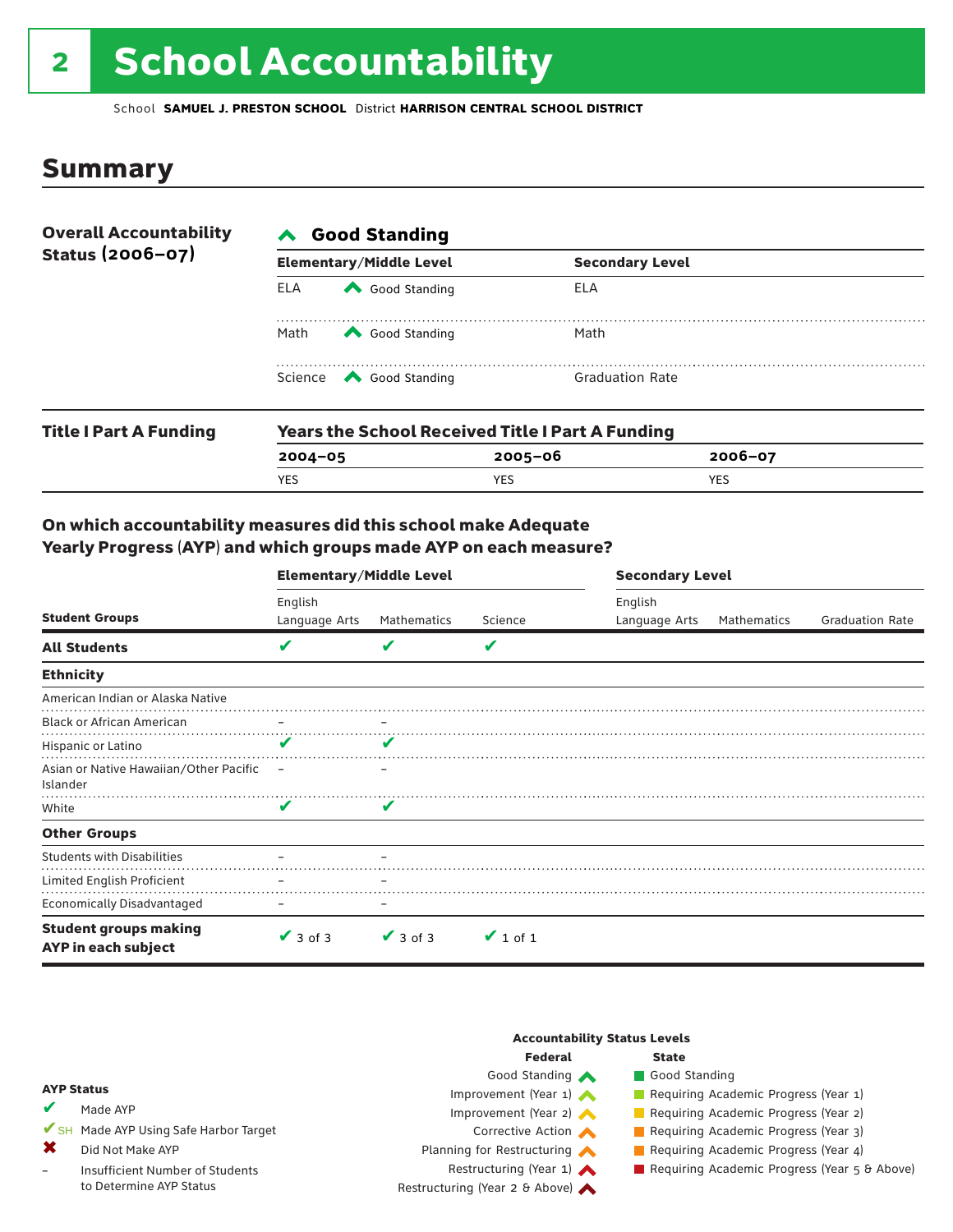# **Elementary/Middle-Level English Language Arts**

| <b>Accountability Status</b><br>for This Subject<br>$(2006 - 07)$ | ▰      | Good Standing                                          |
|-------------------------------------------------------------------|--------|--------------------------------------------------------|
| <b>Accountability Measures</b>                                    | 3 of 3 | Student groups making AYP in English Language Arts     |
|                                                                   |        | Made AYP                                               |
| <b>Prospective Status</b>                                         |        | This school will be in good standing in 2007-08. [101] |

## How did students in each accountability group perform on **elementary/middle-level English Language Arts accountability measures?**

|                                                            | Participation <sup>2</sup><br><b>AYP</b> |           |               | Test Performance <sup>3</sup> |             | <b>Performance Objectives</b> |                    |         |
|------------------------------------------------------------|------------------------------------------|-----------|---------------|-------------------------------|-------------|-------------------------------|--------------------|---------|
| <b>Student Group</b>                                       |                                          | Met       | Percentage    | Met                           | Performance | Effective                     | Safe Harbor Target |         |
| (Total: Continuous Enrollment) <sup>1</sup>                | <b>Status</b>                            | Criterion | <b>Tested</b> | Criterion                     | Index       | AMO                           | $2005 - 06$        | 2006-07 |
| <b>All Students (153:148)</b>                              | V                                        | V         | 99%           | V                             | 174         | 113                           |                    |         |
| <b>Ethnicity</b>                                           |                                          |           |               |                               |             |                               |                    |         |
| American Indian or Alaska Native<br>(0:0)                  |                                          |           |               |                               |             |                               |                    |         |
| <b>Black or African American</b><br>(1:1)                  |                                          |           |               |                               |             |                               |                    |         |
| Hispanic or Latino (46:44)                                 | V                                        | V         | 96%           | V                             | 159         | 107                           |                    |         |
| Asian or Native Hawaiian/Other Pacific<br>Islander $(1:1)$ | $\overline{\phantom{a}}$                 |           |               |                               |             |                               |                    |         |
| White (105:102)                                            | V                                        | V         | 100%          | V                             | 180         | 112                           |                    |         |
| <b>Other Groups</b>                                        |                                          |           |               |                               |             |                               |                    |         |
| Students with Disabilities <sup>4</sup><br>(22:22)         |                                          |           |               |                               |             |                               |                    |         |
| Limited English Proficient<br>(17:16)                      |                                          |           |               |                               |             | -                             |                    |         |
| <b>Economically Disadvantaged</b><br>(10:9)                |                                          |           |               |                               |             |                               |                    |         |
| <b>Final AYP Determination</b>                             | $\sqrt{3}$ of 3                          |           |               |                               |             |                               |                    |         |

### notes

–

- AYP Status Made AYP ✔SH Made AYP Using Safe Harbor Target Did Not Make AYP Insufficient Number of Students to Determine AYP Status <sup>1</sup> These data show the count of students enrolled during the test administration period (used for Participation) followed by the count of continuously enrolled tested students (used for Performance). For accountability calculations, students who were excused from testing for medical reasons are not included in the enrollment count.<br><sup>2</sup> Groups with fewer than 40 students enrolled during the test administration period are not required to meet the participation criterion. If the participation rate of a group fell below 95 percent in 2005–06, the enrollment shown is the sum of 2004–05 and 2005–06 enrollments and the percent tested is the weighted average<br>of the participation rates over those two years. of the participation rates over those two years. <sup>3</sup> For schools with fewer than 30 continuously enrolled tested students in the All Students group in 2005–06, data for 2004–05 and 2005–06 were combined to determine counts and PIs. For schools with 30 or more continuously enrolled students in the All Students group in 2005–06, student groups with fewer than 30 continuously enrolled tested students are not required to meet the performance criterion.<br>If the school failed to make AYP solely because of the performance of students with disabilities, met the 95% participation requirement for this group, and would meet or exceed the AMO for this subject if 34 points were added to the PI, then the school is considered to have made AYP for students with disabilities. ✔ ✖
	- ‡ This student group did not make AYP in science; therefore, it did not qualify for Safe Harbor.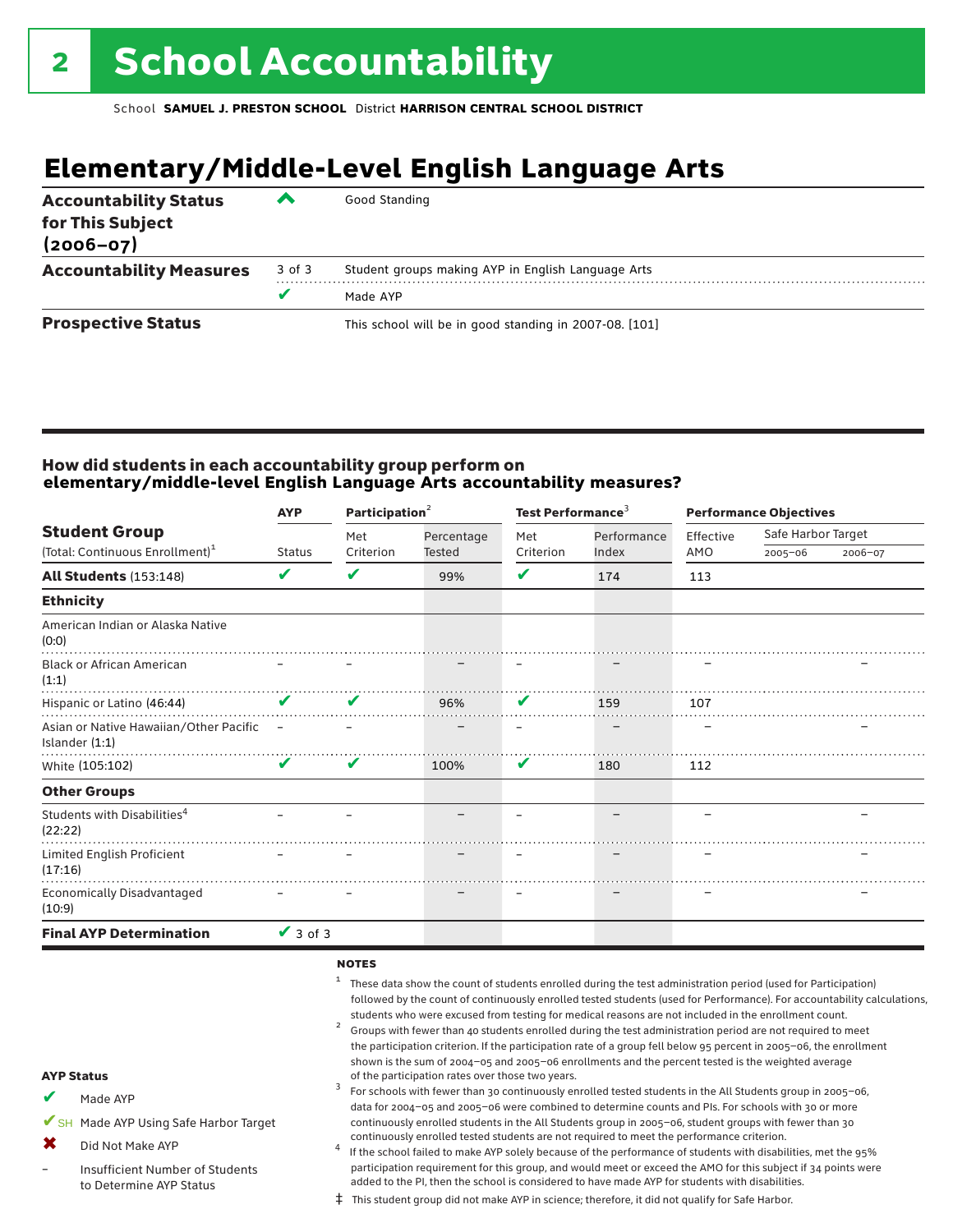# **Elementary/Middle-Level Mathematics**

| <b>Accountability Status</b><br>for This Subject<br>$(2006 - 07)$ | ▰      | Good Standing                                          |
|-------------------------------------------------------------------|--------|--------------------------------------------------------|
| <b>Accountability Measures</b>                                    | 3 of 3 | Student groups making AYP in Mathematics               |
|                                                                   |        | Made AYP                                               |
| <b>Prospective Status</b>                                         |        | This school will be in good standing in 2007-08. [101] |

## How did students in each accountability group perform on **elementary/middle-level Mathematics accountability measures?**

| <b>AYP</b>                                                         |               |                              |                             |                          | <b>Performance Objectives</b>          |                    |             |
|--------------------------------------------------------------------|---------------|------------------------------|-----------------------------|--------------------------|----------------------------------------|--------------------|-------------|
|                                                                    | Met           | Percentage                   | Met                         | Performance              | Effective                              | Safe Harbor Target |             |
|                                                                    |               |                              |                             |                          |                                        |                    | 2006-07     |
| V                                                                  | ✔             | 100%                         | V                           | 179                      | 78                                     |                    |             |
|                                                                    |               |                              |                             |                          |                                        |                    |             |
|                                                                    |               |                              |                             |                          |                                        |                    |             |
|                                                                    |               |                              |                             |                          |                                        |                    |             |
| $\mathbf v$                                                        | V             | 100%                         | V                           | 172                      | 72                                     |                    |             |
| Asian or Native Hawaiian/Other Pacific<br>$\overline{\phantom{a}}$ |               |                              |                             |                          |                                        |                    |             |
| V                                                                  | V             | 100%                         | V                           | 181                      | 76                                     |                    |             |
|                                                                    |               |                              |                             |                          |                                        |                    |             |
|                                                                    |               |                              |                             | $\overline{\phantom{0}}$ |                                        |                    |             |
|                                                                    |               |                              |                             |                          |                                        |                    |             |
|                                                                    |               |                              |                             |                          |                                        |                    |             |
|                                                                    |               |                              |                             |                          |                                        |                    |             |
|                                                                    | <b>Status</b> | Criterion<br>$\sqrt{3}$ of 3 | Participation $2$<br>Tested | Criterion                | Test Performance <sup>3</sup><br>Index | AMO                | $2005 - 06$ |

### notes

✔

✖ –

- AYP Status Made AYP ✔SH Made AYP Using Safe Harbor Target Did Not Make AYP Insufficient Number of Students to Determine AYP Status <sup>1</sup> These data show the count of students enrolled during the test administration period (used for Participation) followed by the count of continuously enrolled tested students (used for Performance). For accountability calculations, students who were excused from testing for medical reasons are not included in the enrollment count.<br><sup>2</sup> Groups with fewer than 40 students enrolled during the test administration period are not required to meet the participation criterion. If the participation rate of a group fell below 95 percent in 2005–06, the enrollment shown is the sum of 2004–05 and 2005–06 enrollments and the percent tested is the weighted average<br>of the participation rates over those two years. of the participation rates over those two years. <sup>3</sup> For schools with fewer than 30 continuously enrolled tested students in the All Students group in 2005–06, data for 2004–05 and 2005–06 were combined to determine counts and PIs. For schools with 30 or more continuously enrolled students in the All Students group in 2005–06, student groups with fewer than 30 continuously enrolled tested students are not required to meet the performance criterion. <sup>4</sup> If the school failed to make AYP solely because of the performance of students with disabilities, met the 95% participation requirement for this group, and would meet or exceed the AMO for this subject if 34 points were added to the PI, then the school is considered to have made AYP for students with disabilities.
	- ‡ This student group did not make AYP in science; therefore, it did not qualify for Safe Harbor.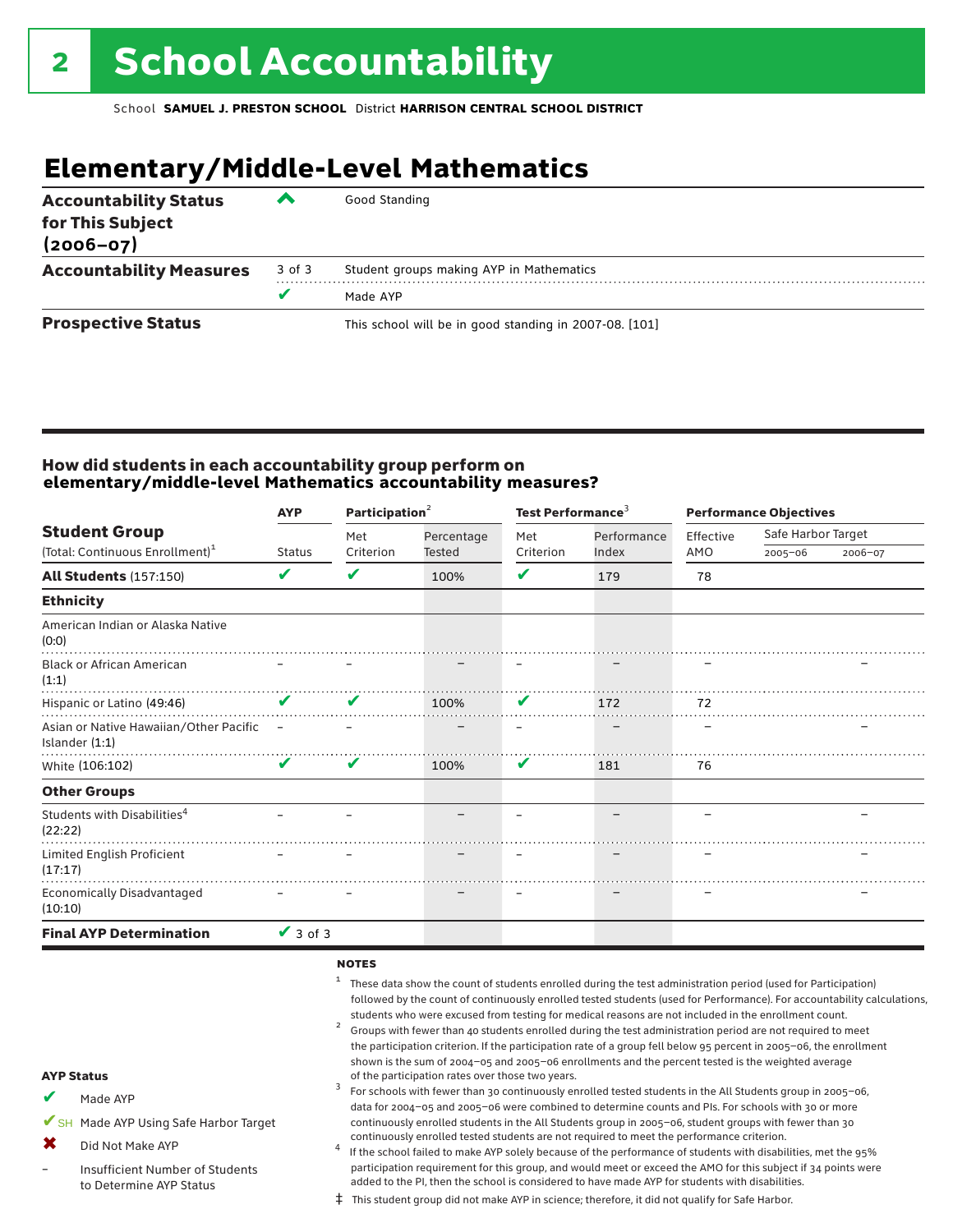# Elementary/Middle-Level Science

| <b>Accountability Status</b><br>for This Subject<br>$(2006 - 07)$ | ▞      | Good Standing                                          |
|-------------------------------------------------------------------|--------|--------------------------------------------------------|
| <b>Accountability Measures</b>                                    | 1 of 1 | Student groups making AYP in Science                   |
|                                                                   | v      | Made AYP                                               |
| <b>Prospective Status</b>                                         |        | This school will be in good standing in 2007-08. [101] |

## How did students in each accountability group perform on elementary/middle-level science accountability measures?

|                                                          | <b>AYP</b>    |                      | Participation <sup>2</sup> |                   | Test Performance <sup>3</sup> |             | <b>Performance Objectives</b> |                 |                 |
|----------------------------------------------------------|---------------|----------------------|----------------------------|-------------------|-------------------------------|-------------|-------------------------------|-----------------|-----------------|
| <b>Student Group</b>                                     |               | Safe Harbor          | Met                        | Percentage        | Met                           | Performance | State                         | Progress Target |                 |
| (Total: Continuous Enrollment) <sup>1</sup>              |               | Status Qualification | Criterion                  | <b>Tested</b>     | Criterion                     | Index       | Standard                      |                 | 2005-06 2006-07 |
| All Students (53:50)                                     | V             | Oualified            | V                          | 100%              | V                             | 196         | 100                           |                 |                 |
| <b>Ethnicity</b>                                         |               |                      |                            |                   |                               |             |                               |                 |                 |
| American Indian or Alaska Native<br>(0:0)                |               |                      |                            |                   |                               |             |                               |                 |                 |
| <b>Black or African American</b><br>(0:0)                |               |                      |                            |                   |                               |             |                               |                 |                 |
| Hispanic or Latino (19:17)                               |               |                      |                            |                   |                               |             |                               |                 |                 |
| Asian or Native Hawaiian/Other Pacific<br>Islander (0:0) |               |                      |                            |                   |                               |             |                               |                 |                 |
| White (34:33)                                            |               |                      |                            | $\qquad \qquad -$ | V                             | 200         | 100                           |                 |                 |
| <b>Other Groups</b>                                      |               |                      |                            |                   |                               |             |                               |                 |                 |
| <b>Students with Disabilities</b><br>(7:7)               |               |                      |                            |                   |                               |             |                               |                 |                 |
| Limited English Proficient<br>(4:4)                      |               |                      |                            |                   |                               |             |                               |                 |                 |
| Economically Disadvantaged<br>(5:5)                      |               |                      |                            |                   |                               |             |                               |                 |                 |
| <b>Final AYP Determination</b>                           | $\vee$ 1 of 1 |                      |                            |                   |                               |             |                               |                 |                 |

#### **NOTES**

## $1$  These data show the count of students enrolled during the test administration period (used for Participation) followed by the count of continuously enrolled tested students (used for Performance). For accountability calculations,

students who were excused from testing for medical reasons are not included in the enrollment count. <sup>2</sup> Groups with fewer than <sup>40</sup> students enrolled during the test administration period are not required to meet the participation criterion. If the participation rate of a group fell below 80 percent in 2005–06, the enrollment shown is the sum of 2004–05 and 2005–06 enrollments and the percent tested is the weighted average of the

participation rates over those two years.<br><sup>3</sup> Groups with fewer than 30 continuously enrolled tested students are not required to meet the performance criterion. For schools with fewer than 30 continuously enrolled tested students in 2005–06, data for 2004–05 and 2005–06 were combined to determine counts and performance indices.

#### AYP Status

- Made AYP ✔
- ✔SH Made AYP Using Safe Harbor Target
- Did Not Make AYP  $\mathbf x$
- Insufficient Number of Students to Determine AYP Status –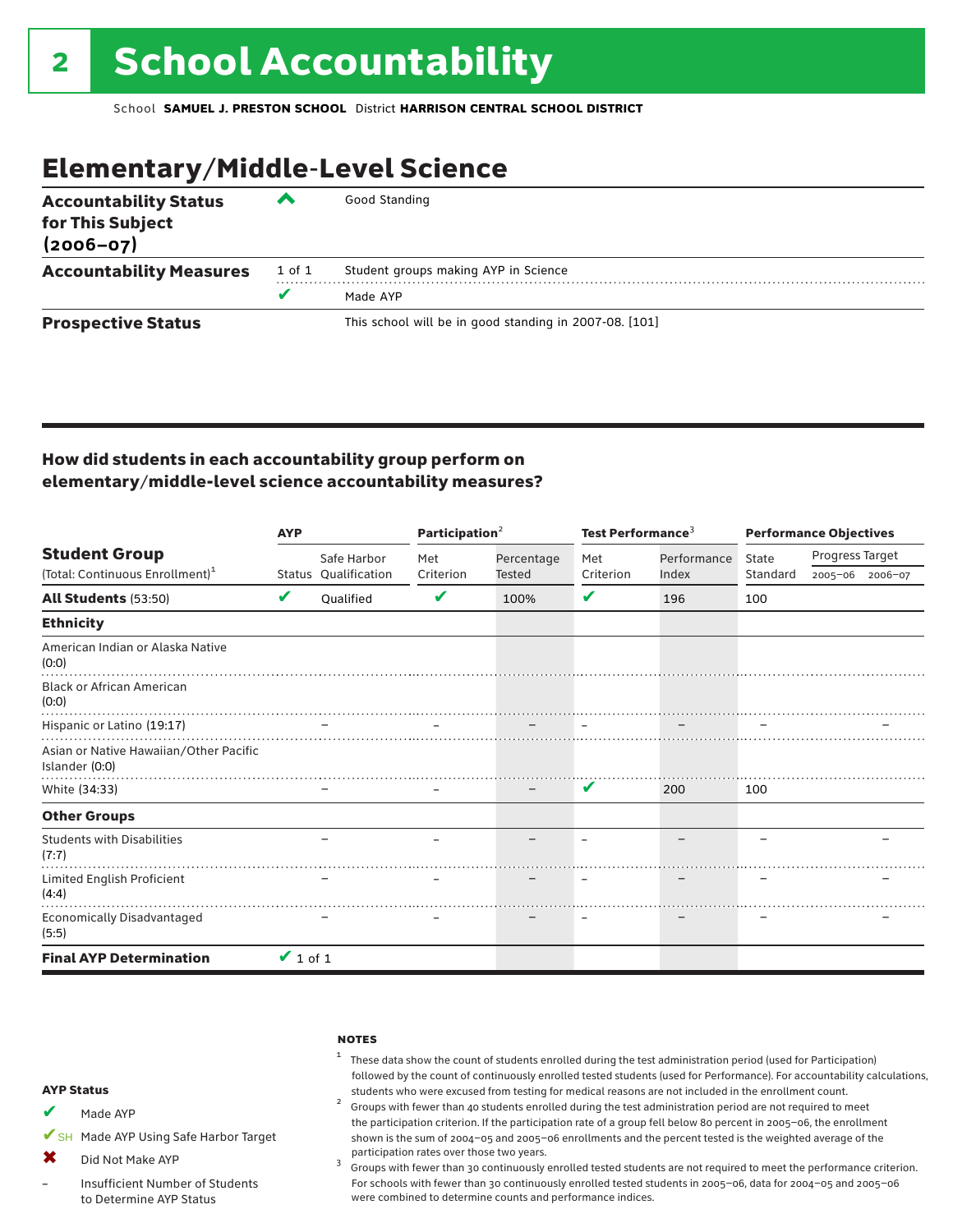# Summary of 2005–06 School Performance

Performance on the State assessments in English language arts, mathematics, and science at the elementary and middle levels is reported in terms of mean scores and the percentage of tested students scoring at or above Level 2, Level 3, and Level 4. Performance on the State assessments in ELA and mathematics at the secondary level is reported in terms of the percentage of students in a cohort scoring at these levels.

|                              |     | Percentage of students that<br>scored at or above Level 3 |      |  |  |  |  |  |
|------------------------------|-----|-----------------------------------------------------------|------|--|--|--|--|--|
| <b>English Language Arts</b> | 0%  | 50%                                                       | 100% |  |  |  |  |  |
| Grade 3                      | 83% |                                                           | 40   |  |  |  |  |  |
| Grade 4                      | 85% |                                                           | 46   |  |  |  |  |  |
| Grade 5                      | 86% |                                                           | 49   |  |  |  |  |  |
| <b>Mathematics</b>           |     |                                                           |      |  |  |  |  |  |
| Grade 3                      | 81% |                                                           | 52   |  |  |  |  |  |
| Grade 4                      | 85% |                                                           | 52   |  |  |  |  |  |
| Grade 5                      | 81% |                                                           | 53   |  |  |  |  |  |
| <b>Science</b>               |     |                                                           |      |  |  |  |  |  |
| Grade 4                      | 96% |                                                           | 53   |  |  |  |  |  |

## About the Performance Level Descriptors

### Level 1: Not Meeting Learning Standards.

Student performance does not demonstrate an understanding of the content expected in the subject and grade level.

### Level 2: Partially Meeting Learning Standards.

Student performance demonstrates a partial understanding of the content expected in the subject and grade level.

#### Level 3: Meeting Learning Standards.

Student performance demonstrates an understanding of the content expected in the subject and grade level.

### Level 4: Meeting Learning Standards with Distinction.

Student performance demonstrates a thorough understanding of the content expected in the subject and grade level.

## How are Need/Resource Capacity (N/RC) categories determined?

Districts are divided into high, average, and low need categories based on their ability to meet the special needs of their students with local resources. Districts in the high need category are subdivided into four categories based on enrollment size and, in some cases, number of students per square mile. More information about the categories can be found in the *Report to the Governor and the Legislature on the Educational Status of the State's Schools* at www.emsc.nysed.gov/irts.

In this section, this school's performance is compared with that of similar schools.

### What are Similar Schools?

Within each N/RC category, the Department identifies Similar Schools: schools that serve similar students and have similar resources. Each school report card compares the school's performance with that of similar schools. The following factors are considered in grouping schools: a) the grade level served by the school and b) rates of student poverty and limited English proficiency. Student poverty levels are indicated by determining the percentage of children in each school who participate in the free-lunch program. By combining these factors, a measure of student need is created and used to place schools into relatively low (lowest quartile), relatively high (highest quartile), and typical (mid-range) groups.

## This School's Similar Schools Group: **18**

All schools in this group are elementary level schools in school districts with low student needs in relation to district resource capacity. The schools in this group are in the higher range of student needs for elementary level schools in these districts.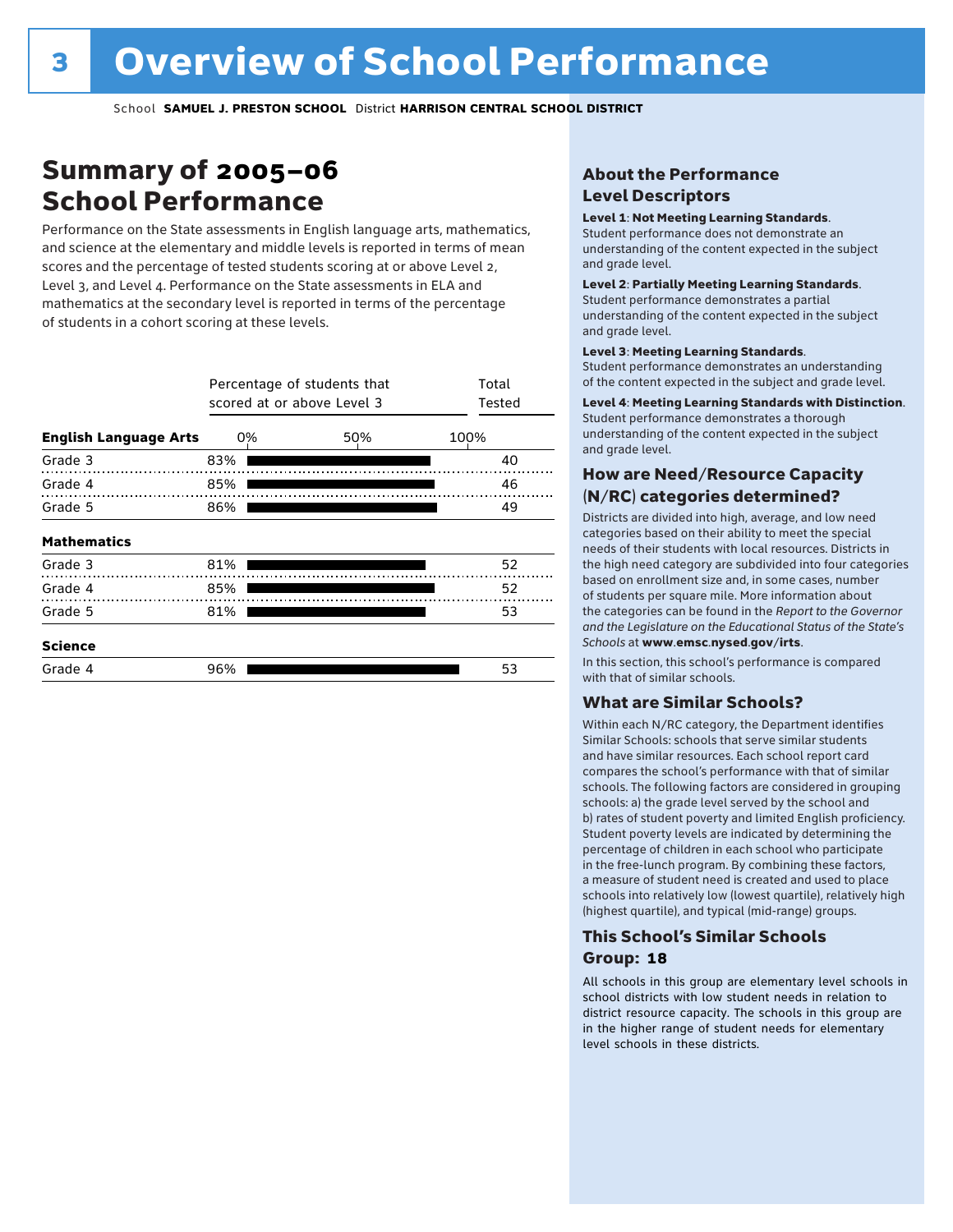# **This School's Results in Grade 3 English Language Arts**

|                                   |        | <b>This School</b>              |                                 |                |         | <b>Similar Schools</b> |                                     |                                 |    |  |
|-----------------------------------|--------|---------------------------------|---------------------------------|----------------|---------|------------------------|-------------------------------------|---------------------------------|----|--|
|                                   |        | Percentage scoring at level(s): |                                 |                |         |                        | Percentage scoring at level(s):     |                                 |    |  |
|                                   |        | $2 - 4$                         | $3 - 4$                         | $\overline{4}$ |         | $2 - 4$                | $3 - 4$                             | $\overline{4}$                  |    |  |
| Mean Score: 685                   | Range: | 616-780                         | 650-780                         |                | 730-780 |                        |                                     |                                 |    |  |
|                                   | 100%   | 95%                             | 83%                             |                |         | 97%                    | 86%                                 |                                 |    |  |
|                                   |        |                                 |                                 |                | 13%     |                        |                                     | 15%                             |    |  |
| Number of Students:               |        | 38                              | 33                              |                | 5       |                        |                                     |                                 |    |  |
| <b>Results by</b>                 |        | 2005-06 School Year             |                                 |                |         |                        | 2004-05 School Year                 |                                 |    |  |
|                                   |        | Total                           | Percentage scoring at level(s): |                |         | Total                  |                                     | Percentage scoring at level(s): |    |  |
| <b>Student Group</b>              |        | Tested                          | $2 - 4$                         | $3 - 4$        | 4       | Tested                 | $2 - 4$                             | $3 - 4$                         | 4  |  |
| <b>All Students</b>               |        | 40                              | 95%                             | 83%            | 13%     |                        |                                     |                                 |    |  |
| Female                            |        | 20                              | 90%                             | 85%            | 15%     |                        |                                     |                                 |    |  |
| Male                              |        | 20                              | 100%                            | 80%            | 10%     |                        |                                     |                                 |    |  |
| American Indian or Alaska Native  |        |                                 |                                 |                |         |                        |                                     |                                 |    |  |
| Black or African American         |        | $\mathbf{1}$                    |                                 |                |         |                        |                                     |                                 |    |  |
| Hispanic or Latino                |        | 2                               |                                 |                |         |                        |                                     |                                 |    |  |
| Asian or Native Hawaiian/Other    |        |                                 |                                 |                |         |                        |                                     |                                 |    |  |
| Pacific Islander                  |        |                                 |                                 |                |         |                        |                                     |                                 | ÷, |  |
| White                             |        | 37                              |                                 |                |         |                        | This test was not given in 2004-05. |                                 | H  |  |
| Small Group Totals                |        | 40                              | 95%                             | 83%            | 13%     |                        |                                     |                                 |    |  |
| <b>General-Education Students</b> |        | 34                              | 100%                            | 94%            | 15%     |                        |                                     |                                 |    |  |
| <b>Students with Disabilities</b> |        | 6                               | 67%                             | 17%            | 0%      |                        |                                     |                                 |    |  |
| English Proficient                |        | 40                              | 95%                             | 83%            | 13%     |                        |                                     |                                 |    |  |
| Limited English Proficient        |        |                                 |                                 |                |         |                        |                                     |                                 |    |  |
| Economically Disadvantaged        |        | $\mathbf{1}$                    |                                 |                |         |                        |                                     |                                 |    |  |
| Not Disadvantaged                 |        | 39                              |                                 |                |         |                        |                                     |                                 |    |  |
| Migrant                           |        |                                 |                                 |                |         |                        |                                     |                                 |    |  |
| Not Migrant                       |        | 40                              | 95%                             | 83%            | 13%     |                        |                                     |                                 |    |  |
| <b>NOTES</b>                      |        |                                 |                                 |                |         |                        |                                     |                                 |    |  |

The – symbol indicates that data for a group of students has been suppressed. If a group has fewer than five students, data for that group and the next smallest group(s) are suppressed to protect the privacy of individual students.

| <b>Other</b>                                                                                         | 2005-06 School Year |                                                        |   |     | 2004-05 School Year |                                        |         |     |
|------------------------------------------------------------------------------------------------------|---------------------|--------------------------------------------------------|---|-----|---------------------|----------------------------------------|---------|-----|
| <b>Assessments</b>                                                                                   | Total<br>Tested     | Number scoring at level(s):<br>$2 - 4$<br>$3 - 4$<br>4 |   |     | Total<br>Tested     | Number scoring at level(s):<br>$2 - 4$ | $3 - 4$ | 4   |
| New York State Alternate Assessment<br>(NYSAA): Grade 3 Equivalent                                   |                     |                                                        |   |     |                     | This test was not given in 2004-05.    |         |     |
| New York State English as a Second<br>Language Achievement Test (NYSESLAT) <sup>+</sup> :<br>Grade 3 | 10                  |                                                        | 5 | N/A | N/A                 | N/A                                    | N/A     | N/A |

† Results in this report are shown for students who took the NYSESLAT in lieu of the New York State Testing Program assessment for accountability purposes.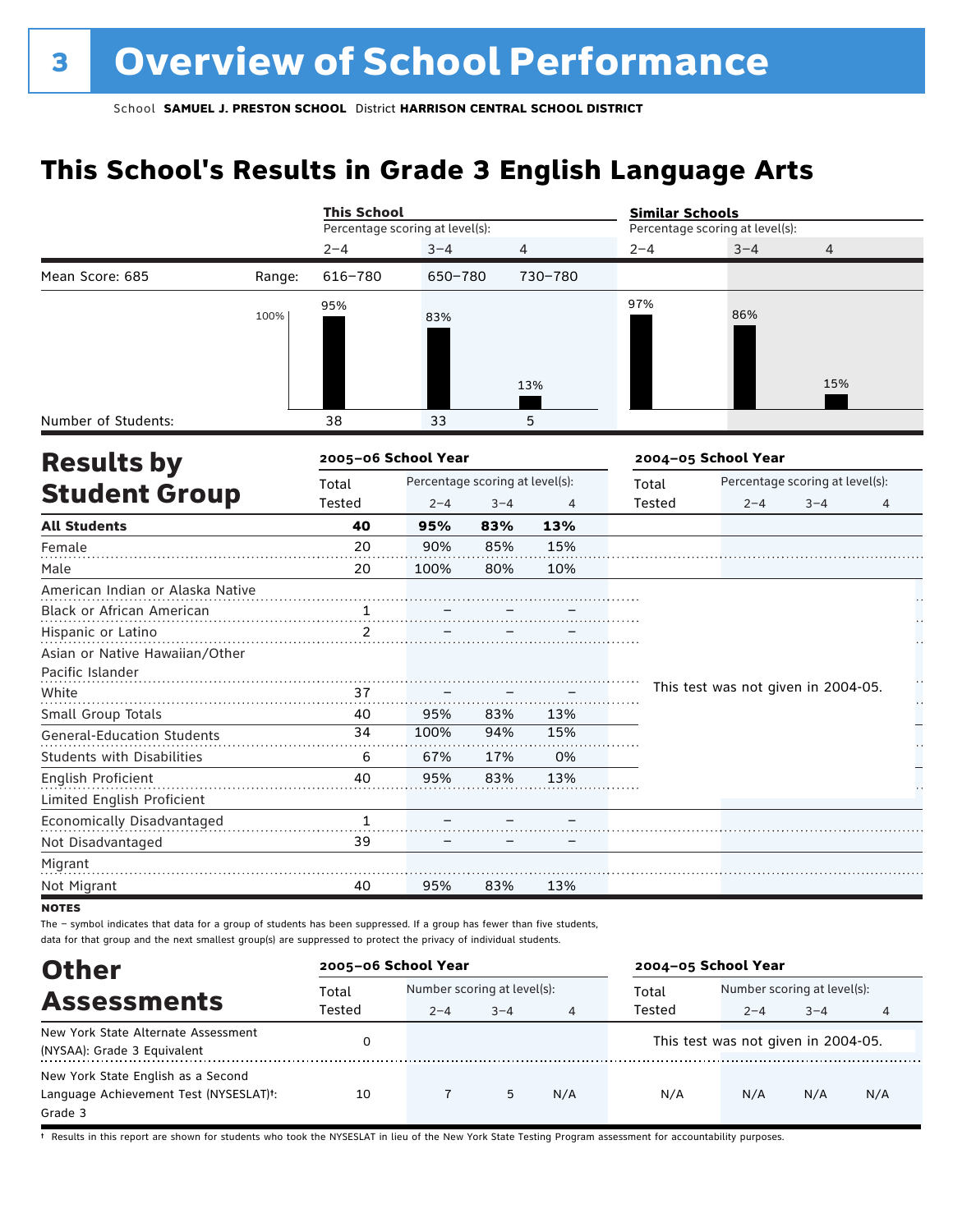# **This School's Results in Grade 3 Mathematics**

|                                   |        |                                                                                                                                                                                                                                                                                                                                                                      |      |     |                                 | <b>Similar Schools</b> |                                     |                                 |   |  |
|-----------------------------------|--------|----------------------------------------------------------------------------------------------------------------------------------------------------------------------------------------------------------------------------------------------------------------------------------------------------------------------------------------------------------------------|------|-----|---------------------------------|------------------------|-------------------------------------|---------------------------------|---|--|
|                                   |        | <b>This School</b><br>Percentage scoring at level(s):<br>$2 - 4$<br>$3 - 4$<br>$\overline{4}$<br>624-770<br>703-770<br>650-770<br>94%<br>81%<br>25%<br>49<br>42<br>13<br>2005-06 School Year<br>Percentage scoring at level(s):<br>Total<br>Tested<br>$2 - 4$<br>$3 - 4$<br>4<br>52<br>94%<br>81%<br>25%<br>25<br>92%<br>80%<br>24%<br>27<br>96%<br>81%<br>26%<br>13 |      |     | Percentage scoring at level(s): |                        |                                     |                                 |   |  |
|                                   |        |                                                                                                                                                                                                                                                                                                                                                                      |      |     |                                 | $2 - 4$                | $3 - 4$                             | $\overline{4}$                  |   |  |
| Mean Score: 677                   | Range: |                                                                                                                                                                                                                                                                                                                                                                      |      |     |                                 |                        |                                     |                                 |   |  |
|                                   | 100%   |                                                                                                                                                                                                                                                                                                                                                                      |      |     |                                 | 98%                    | 92%                                 | 39%                             |   |  |
| Number of Students:               |        |                                                                                                                                                                                                                                                                                                                                                                      |      |     |                                 |                        |                                     |                                 |   |  |
| <b>Results by</b>                 |        |                                                                                                                                                                                                                                                                                                                                                                      |      |     |                                 |                        | 2004-05 School Year                 |                                 |   |  |
|                                   |        |                                                                                                                                                                                                                                                                                                                                                                      |      |     |                                 | Total                  |                                     | Percentage scoring at level(s): |   |  |
| <b>Student Group</b>              |        |                                                                                                                                                                                                                                                                                                                                                                      |      |     |                                 | Tested                 | $2 - 4$                             | $3 - 4$                         | 4 |  |
| <b>All Students</b>               |        |                                                                                                                                                                                                                                                                                                                                                                      |      |     |                                 |                        |                                     |                                 |   |  |
| Female                            |        |                                                                                                                                                                                                                                                                                                                                                                      |      |     |                                 |                        |                                     |                                 |   |  |
| Male                              |        |                                                                                                                                                                                                                                                                                                                                                                      |      |     |                                 |                        |                                     |                                 |   |  |
| American Indian or Alaska Native  |        |                                                                                                                                                                                                                                                                                                                                                                      |      |     |                                 |                        |                                     |                                 |   |  |
| Black or African American         |        |                                                                                                                                                                                                                                                                                                                                                                      |      |     |                                 |                        |                                     |                                 |   |  |
| Hispanic or Latino                |        |                                                                                                                                                                                                                                                                                                                                                                      |      |     |                                 |                        |                                     |                                 |   |  |
| Asian or Native Hawaiian/Other    |        |                                                                                                                                                                                                                                                                                                                                                                      |      |     |                                 |                        |                                     |                                 |   |  |
| Pacific Islander                  |        |                                                                                                                                                                                                                                                                                                                                                                      |      |     |                                 |                        |                                     |                                 | H |  |
| White                             |        | 38                                                                                                                                                                                                                                                                                                                                                                   | 92%  | 82% | 32%                             |                        | This test was not given in 2004-05. |                                 | Н |  |
| Small Group Totals                |        | 14                                                                                                                                                                                                                                                                                                                                                                   | 100% | 79% | 7%                              |                        |                                     |                                 |   |  |
| <b>General-Education Students</b> |        | 44                                                                                                                                                                                                                                                                                                                                                                   | 100% | 93% | 30%                             |                        |                                     |                                 |   |  |
| <b>Students with Disabilities</b> |        | 8                                                                                                                                                                                                                                                                                                                                                                    | 63%  | 13% | 0%                              |                        |                                     |                                 |   |  |
| English Proficient                |        | 42                                                                                                                                                                                                                                                                                                                                                                   | 93%  | 83% | 29%                             |                        |                                     |                                 |   |  |
| Limited English Proficient        |        | 10                                                                                                                                                                                                                                                                                                                                                                   | 100% | 70% | 10%                             |                        |                                     |                                 |   |  |
| Economically Disadvantaged        |        | 2                                                                                                                                                                                                                                                                                                                                                                    |      |     |                                 |                        |                                     |                                 |   |  |
| Not Disadvantaged                 |        | 50                                                                                                                                                                                                                                                                                                                                                                   |      |     |                                 |                        |                                     |                                 |   |  |
| Migrant                           |        |                                                                                                                                                                                                                                                                                                                                                                      |      |     |                                 |                        |                                     |                                 |   |  |
| Not Migrant                       |        | 52                                                                                                                                                                                                                                                                                                                                                                   | 94%  | 81% | 25%                             |                        |                                     |                                 |   |  |
| <b>NOTES</b>                      |        |                                                                                                                                                                                                                                                                                                                                                                      |      |     |                                 |                        |                                     |                                 |   |  |

The – symbol indicates that data for a group of students has been suppressed. If a group has fewer than five students, data for that group and the next smallest group(s) are suppressed to protect the privacy of individual students.

| <b>Other</b>                                                       | 2005-06 School Year |         |                                        | 2004-05 School Year |                                        |         |   |  |
|--------------------------------------------------------------------|---------------------|---------|----------------------------------------|---------------------|----------------------------------------|---------|---|--|
| <b>Assessments</b>                                                 | Total<br>Tested     | $2 - 4$ | Number scoring at level(s):<br>$3 - 4$ | Total<br>Tested     | Number scoring at level(s):<br>$2 - 4$ | $3 - 4$ | 4 |  |
| New York State Alternate Assessment<br>(NYSAA): Grade 3 Equivalent |                     |         |                                        |                     | This test was not given in 2004-05.    |         |   |  |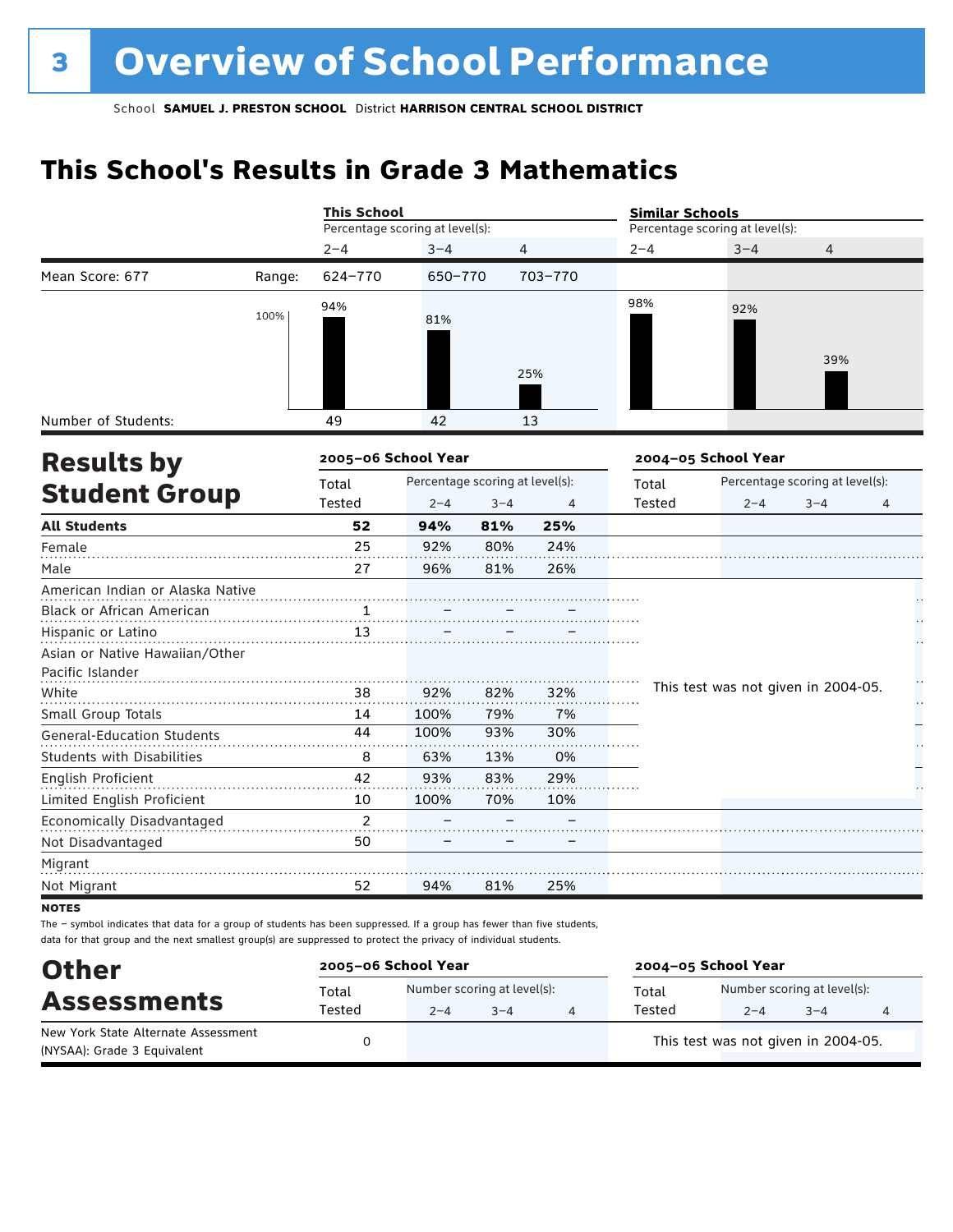# **This School's Results in Grade 4 English Language Arts**

|                                   |        | <b>This School</b>              |         |                                 |         | <b>Similar Schools</b>          |                                                                            |                                 |              |
|-----------------------------------|--------|---------------------------------|---------|---------------------------------|---------|---------------------------------|----------------------------------------------------------------------------|---------------------------------|--------------|
|                                   |        | Percentage scoring at level(s): |         |                                 |         | Percentage scoring at level(s): |                                                                            |                                 |              |
|                                   |        | $2 - 4$                         | $3 - 4$ | 4                               |         | $2 - 4$                         | $3 - 4$                                                                    | 4                               |              |
| Mean Score: 681                   | Range: | $612 - 775$                     | 650-775 |                                 | 716-775 |                                 |                                                                            |                                 |              |
|                                   | 100%   | 96%                             | 85%     |                                 | 17%     | 97%                             | 86%                                                                        | 17%                             |              |
| Number of Students:               |        | 44                              | 39      |                                 | 8       |                                 |                                                                            |                                 |              |
| <b>Results by</b>                 |        | 2005-06 School Year             |         |                                 |         |                                 | 2004-05 School Year                                                        |                                 |              |
|                                   |        | Total                           |         | Percentage scoring at level(s): |         | Total                           |                                                                            | Percentage scoring at level(s): |              |
| <b>Student Group</b>              |        | Tested                          | $2 - 4$ | $3 - 4$                         | 4       | Tested                          | $2 - 4$                                                                    | $3 - 4$                         | 4            |
| <b>All Students</b>               |        | 46                              | 96%     | 85%                             | 17%     |                                 |                                                                            |                                 |              |
| Female                            |        | 21                              | 90%     | 86%                             | 24%     |                                 |                                                                            |                                 |              |
| Male                              |        | 25                              | 100%    | 84%                             | 12%     |                                 |                                                                            |                                 |              |
| American Indian or Alaska Native  |        |                                 |         |                                 |         |                                 |                                                                            |                                 |              |
| Black or African American         |        |                                 |         |                                 |         |                                 |                                                                            |                                 |              |
| Hispanic or Latino                |        | 14                              | 100%    | 79%                             | 14%     |                                 | New assessments for elementary-                                            |                                 | L,           |
| Asian or Native Hawaiian/Other    |        |                                 |         |                                 |         |                                 | and middle-level English language                                          |                                 |              |
| Pacific Islander                  |        |                                 |         |                                 |         |                                 | arts and mathematics were                                                  |                                 |              |
| White                             |        | 32                              | 94%     | 88%                             | 19%     |                                 | administered in 2006. Results from<br>these assessments cannot be directly |                                 | $\mathbf{r}$ |
| Small Group Totals                |        |                                 |         |                                 |         |                                 | compared to results from previously                                        |                                 |              |
| <b>General-Education Students</b> |        | 40                              | 100%    | 90%                             | 20%     |                                 | administered assessments.                                                  |                                 | μ,           |
| <b>Students with Disabilities</b> |        | 6                               | 67%     | 50%                             | 0%      |                                 |                                                                            |                                 |              |
| <b>English Proficient</b>         |        | 46                              | 96%     | 85%                             | 17%     |                                 |                                                                            |                                 |              |
| Limited English Proficient        |        |                                 |         |                                 |         |                                 |                                                                            |                                 |              |
| Economically Disadvantaged        |        | 3                               |         |                                 |         |                                 |                                                                            |                                 |              |
| Not Disadvantaged                 |        | 43                              |         |                                 |         |                                 |                                                                            |                                 |              |
| Migrant                           |        |                                 |         |                                 |         |                                 |                                                                            |                                 |              |
| Not Migrant                       |        | 46                              | 96%     | 85%                             | 17%     |                                 |                                                                            |                                 |              |
| <b>NOTES</b>                      |        |                                 |         |                                 |         |                                 |                                                                            |                                 |              |

The – symbol indicates that data for a group of students has been suppressed. If a group has fewer than five students, data for that group and the next smallest group(s) are suppressed to protect the privacy of individual students.

| <b>Other</b>                                                                                         | 2005-06 School Year |                             |         |     | 2004-05 School Year |                             |         |     |
|------------------------------------------------------------------------------------------------------|---------------------|-----------------------------|---------|-----|---------------------|-----------------------------|---------|-----|
| <b>Assessments</b>                                                                                   | Total<br>Tested     | Number scoring at level(s): |         |     | Total<br>Tested     | Number scoring at level(s): |         |     |
| New York State Alternate Assessment<br>(NYSAA): Grade 4 Equivalent                                   |                     | $2 - 4$                     | $3 - 4$ |     |                     | $2 - 4$                     | $3 - 4$ | 4   |
| New York State English as a Second<br>Language Achievement Test (NYSESLAT) <sup>+</sup> :<br>Grade 4 | 4                   |                             |         | N/A | 6                   | 6                           | 5       | N/A |

† Results in this report are shown for students who took the NYSESLAT in lieu of the New York State Testing Program assessment for accountability purposes.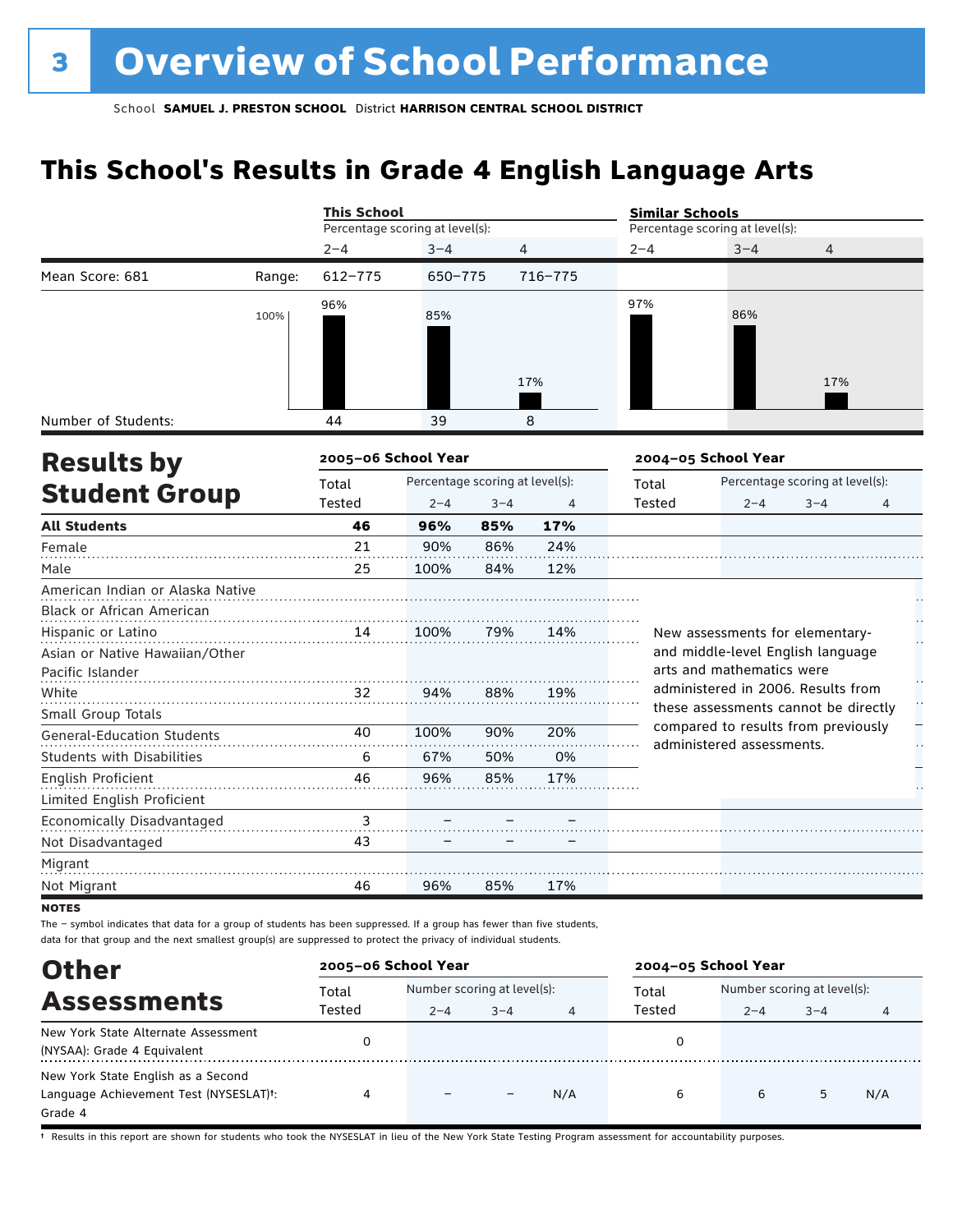# **This School's Results in Grade 4 Mathematics**

|                                   |        | <b>This School</b>  |                                 |         |                | <b>Similar Schools</b> |                                                                            |                                 |   |  |
|-----------------------------------|--------|---------------------|---------------------------------|---------|----------------|------------------------|----------------------------------------------------------------------------|---------------------------------|---|--|
|                                   |        |                     | Percentage scoring at level(s): |         |                |                        | Percentage scoring at level(s):                                            |                                 |   |  |
|                                   |        | $2 - 4$             | $3 - 4$                         |         | 4              | $2 - 4$                | $3 - 4$                                                                    | 4                               |   |  |
| Mean Score: 683                   | Range: | 622-800             | 650-800                         |         | 702-800        |                        |                                                                            |                                 |   |  |
|                                   | 100%   | 98%                 | 85%                             |         | 27%            | 98%                    | 90%                                                                        | 41%                             |   |  |
|                                   |        |                     |                                 |         |                |                        |                                                                            |                                 |   |  |
| Number of Students:               |        | 51                  | 44                              |         | 14             |                        |                                                                            |                                 |   |  |
| <b>Results by</b>                 |        | 2005-06 School Year |                                 |         |                |                        | 2004-05 School Year                                                        |                                 |   |  |
|                                   |        | Total               | Percentage scoring at level(s): |         |                | Total                  |                                                                            | Percentage scoring at level(s): |   |  |
| <b>Student Group</b>              |        | Tested              | $2 - 4$                         | $3 - 4$ | $\overline{4}$ | <b>Tested</b>          | $2 - 4$                                                                    | $3 - 4$                         | 4 |  |
| <b>All Students</b>               |        | 52                  | 98%                             | 85%     | 27%            |                        |                                                                            |                                 |   |  |
| Female                            |        | 22                  | 100%                            | 86%     | 45%            |                        |                                                                            |                                 |   |  |
| Male                              |        | 30                  | 97%                             | 83%     | 13%            |                        |                                                                            |                                 |   |  |
| American Indian or Alaska Native  |        |                     |                                 |         |                |                        |                                                                            |                                 |   |  |
| <b>Black or African American</b>  |        |                     |                                 |         |                |                        |                                                                            |                                 |   |  |
| Hispanic or Latino                |        | 19                  | 95%                             | 79%     | 16%            |                        | New assessments for elementary-                                            |                                 |   |  |
| Asian or Native Hawaiian/Other    |        |                     |                                 |         |                |                        | and middle-level English language                                          |                                 |   |  |
| Pacific Islander                  |        |                     |                                 |         |                |                        | arts and mathematics were                                                  |                                 |   |  |
| White                             |        | 33                  | 100%                            | 88%     | 33%            |                        | administered in 2006. Results from<br>these assessments cannot be directly |                                 |   |  |
| Small Group Totals                |        |                     |                                 |         |                |                        | compared to results from previously                                        |                                 |   |  |
| <b>General-Education Students</b> |        | 45                  | 98%                             | 91%     | 31%            |                        | administered assessments.                                                  |                                 |   |  |
| <b>Students with Disabilities</b> |        | 7                   | 100%                            | 43%     | 0%             |                        |                                                                            |                                 |   |  |
| <b>English Proficient</b>         |        | 48                  |                                 |         |                |                        |                                                                            |                                 |   |  |
| Limited English Proficient        |        | 4                   |                                 |         |                |                        |                                                                            |                                 |   |  |
| Economically Disadvantaged        |        | 5                   | 80%                             | 80%     | 0%             |                        |                                                                            |                                 |   |  |
| Not Disadvantaged                 |        | 47                  | 100%                            | 85%     | 30%            |                        |                                                                            |                                 |   |  |
| Migrant                           |        |                     |                                 |         |                |                        |                                                                            |                                 |   |  |
| Not Migrant                       |        | 52                  | 98%                             | 85%     | 27%            |                        |                                                                            |                                 |   |  |

**NOTES** 

The – symbol indicates that data for a group of students has been suppressed. If a group has fewer than five students, data for that group and the next smallest group(s) are suppressed to protect the privacy of individual students.

| <b>Other</b>                        | 2005-06 School Year |                             |         | 2004-05 School Year                  |         |         |   |  |
|-------------------------------------|---------------------|-----------------------------|---------|--------------------------------------|---------|---------|---|--|
|                                     | Total               | Number scoring at level(s): |         | Number scoring at level(s):<br>Total |         |         |   |  |
| <b>Assessments</b>                  | Tested              | $2 - 4$                     | $3 - 4$ | Tested                               | $2 - 4$ | $3 - 4$ | 4 |  |
| New York State Alternate Assessment |                     |                             |         |                                      |         |         |   |  |
| (NYSAA): Grade 4 Equivalent         |                     |                             |         |                                      |         |         |   |  |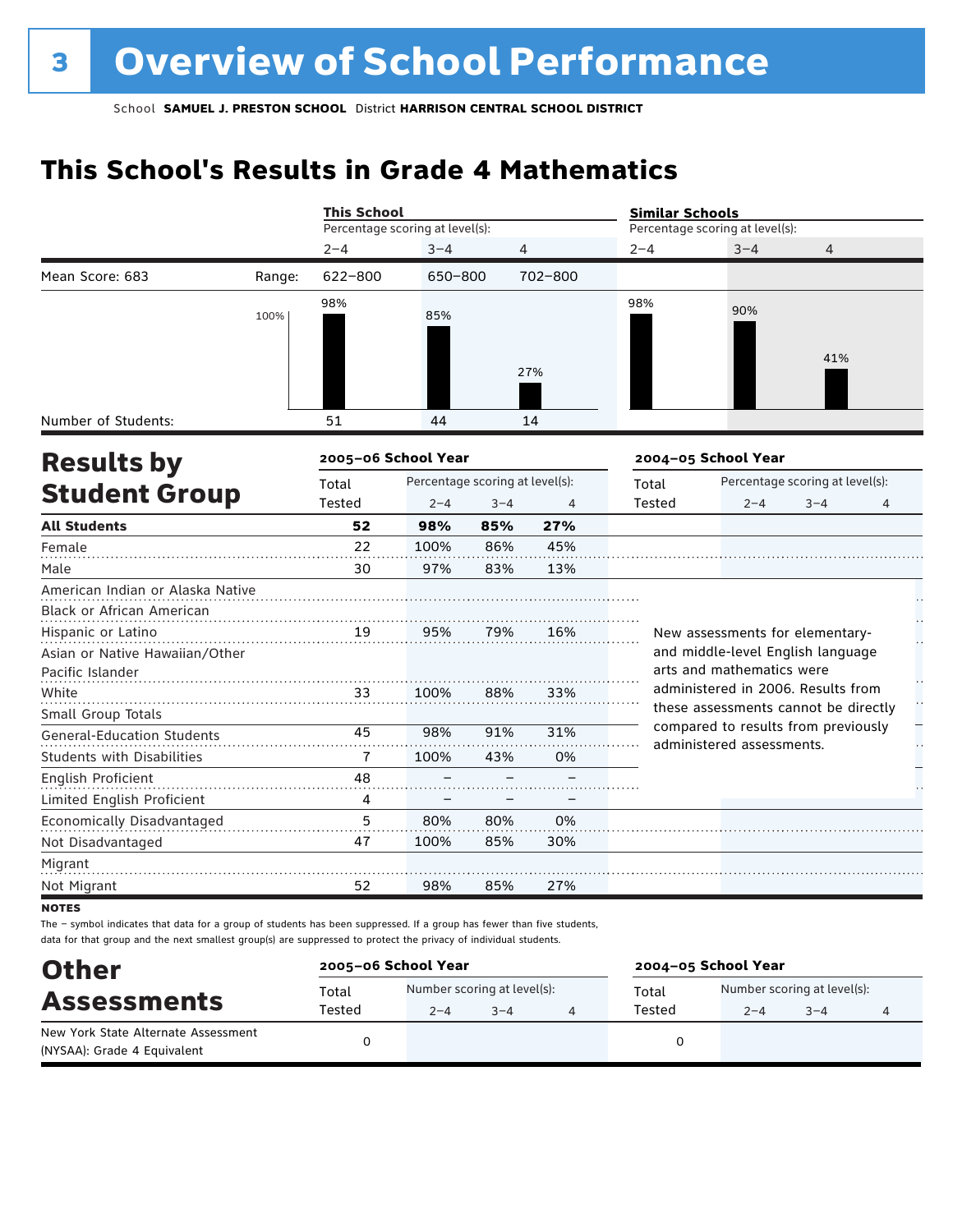# **This School's Results in Grade 4 Science**

|                                                    |        | <b>This School</b>              |                                 |         |                | <b>Similar Schools</b>          |                     |                |     |  |
|----------------------------------------------------|--------|---------------------------------|---------------------------------|---------|----------------|---------------------------------|---------------------|----------------|-----|--|
|                                                    |        | Percentage scoring at level(s): |                                 |         |                | Percentage scoring at level(s): |                     |                |     |  |
|                                                    |        | $2 - 4$                         | $3 - 4$                         |         | $\overline{4}$ | $2 - 4$                         | $3 - 4$             | $\overline{4}$ |     |  |
| Mean Score: 87                                     | Range: | $45 - 100$                      | $65 - 100$                      |         | $85 - 100$     |                                 |                     |                |     |  |
|                                                    | 100%   | 100%100%                        | 96% 96%                         |         | 74%<br>50%     | 100% 99%                        | 97% 94%             | 73%            | 65% |  |
| $2005 - 06$<br>$2004 - 05$                         |        |                                 |                                 |         |                |                                 |                     |                |     |  |
| Number of Students:                                |        | 48<br>53                        | 51                              | 46      | 24<br>39       |                                 |                     |                |     |  |
| <b>Results by</b>                                  |        | 2005-06 School Year             |                                 |         |                |                                 | 2004-05 School Year |                |     |  |
|                                                    | Total  |                                 | Percentage scoring at level(s): |         | Total          | Percentage scoring at level(s): |                     |                |     |  |
| <b>Student Group</b>                               |        | Tested                          | $2 - 4$                         | $3 - 4$ | 4              | Tested                          | $2 - 4$             | $3 - 4$        | 4   |  |
| <b>All Students</b>                                |        | 53                              | 100%                            | 96%     | 74%            | 48                              | 100%                | 96%            | 50% |  |
| Female                                             |        | 23                              | 100%                            | 100%    | 83%            | 32                              | 100%                | 94%            | 44% |  |
| Male                                               |        | 30                              | 100%                            | 93%     | 67%            | 16                              | 100%                | 100%           | 63% |  |
| American Indian or Alaska Native                   |        |                                 |                                 |         |                |                                 |                     |                |     |  |
| Black or African American                          |        |                                 |                                 |         |                |                                 |                     |                |     |  |
| Hispanic or Latino                                 |        | 19                              | 100%                            | 89%     | 53%            | 15                              |                     |                |     |  |
| Asian or Native Hawaiian/Other<br>Pacific Islander |        |                                 |                                 |         |                | 1                               |                     |                |     |  |
| White                                              |        | 34                              | 100%                            | 100%    | 85%            | 32                              | 100%                | 97%            | 63% |  |
| Small Group Totals                                 |        |                                 |                                 |         |                | 16                              | 100%                | 94%            | 25% |  |
| <b>General-Education Students</b>                  |        | 46                              | 100%                            | 98%     | 76%            | 42                              | 100%                | 95%            | 52% |  |
| Students with Disabilities                         |        | $\overline{7}$                  | 100%                            | 86%     | 57%            | 6                               | 100%                | 100%           | 33% |  |
| English Proficient                                 |        | 49                              |                                 |         |                | 42                              | 100%                | 98%            | 55% |  |
| Limited English Proficient                         |        | 4                               |                                 |         |                | 6                               | 100%                | 83%            | 17% |  |
| Economically Disadvantaged                         |        | 5                               | 100%                            | 80%     | 60%            | 8                               | 100%                | 88%            | 13% |  |
| Not Disadvantaged                                  |        | 48                              | 100%                            | 98%     | 75%            | 40                              | 100%                | 98%            | 58% |  |
| Migrant                                            |        |                                 |                                 |         |                |                                 |                     |                |     |  |
| Not Migrant                                        |        | 53                              | 100%                            | 96%     | 74%            | 48                              | 100%                | 96%            | 50% |  |

**NOTES** 

The – symbol indicates that data for a group of students has been suppressed. If a group has fewer than five students, data for that group and the next smallest group(s) are suppressed to protect the privacy of individual students.

| <b>Other</b>                        |        | 2005-06 School Year<br>2004-05 School Year |         |  |        |                             |         |   |
|-------------------------------------|--------|--------------------------------------------|---------|--|--------|-----------------------------|---------|---|
|                                     | Total  | Number scoring at level(s):                |         |  | Total  | Number scoring at level(s): |         |   |
| <b>Assessments</b>                  | Tested | $2 - 4$                                    | $3 - 4$ |  | Tested | $2 - 4$                     | $3 - 4$ | 4 |
| New York State Alternate Assessment |        |                                            |         |  |        |                             |         |   |
| (NYSAA): Grade 4 Equivalent         |        |                                            |         |  |        |                             |         |   |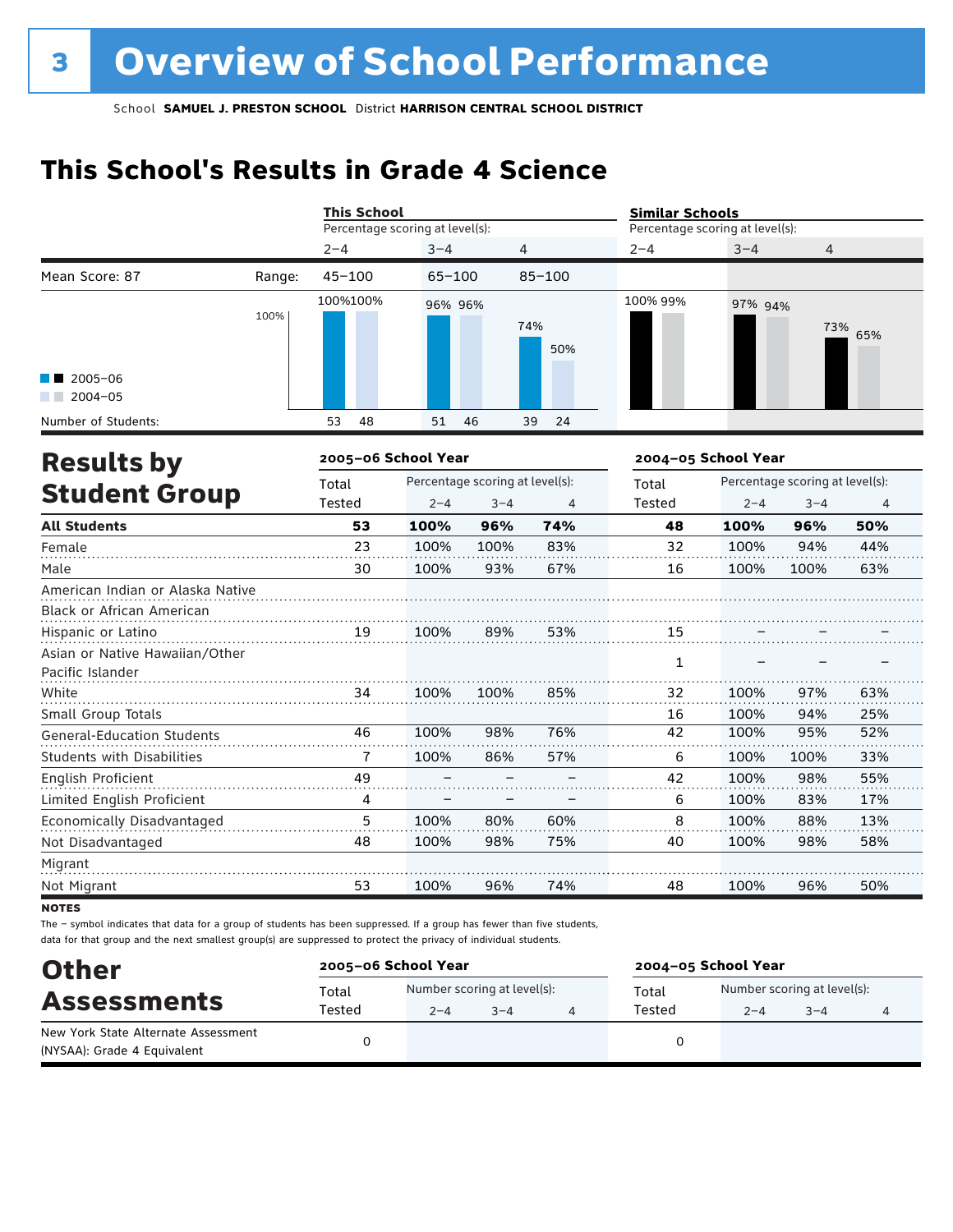# **This School's Results in Grade 5 English Language Arts**

|                                                    |        | <b>This School</b>              |                                 |                |         | <b>Similar Schools</b> |                                     |                                 |   |  |
|----------------------------------------------------|--------|---------------------------------|---------------------------------|----------------|---------|------------------------|-------------------------------------|---------------------------------|---|--|
|                                                    |        | Percentage scoring at level(s): |                                 |                |         |                        | Percentage scoring at level(s):     |                                 |   |  |
|                                                    |        | $2 - 4$                         | $3 - 4$                         | $\overline{4}$ |         | $2 - 4$                | $3 - 4$                             | 4                               |   |  |
| Mean Score: 670                                    | Range: | 608-795                         | 650-795                         |                | 711-795 |                        |                                     |                                 |   |  |
|                                                    | 100%   | 100%                            | 86%                             |                |         | 98%                    | 85%                                 |                                 |   |  |
| Number of Students:                                |        | 49                              | 42                              |                | 4%<br>2 |                        |                                     | 23%                             |   |  |
| <b>Results by</b>                                  |        | 2005-06 School Year             |                                 |                |         |                        | 2004-05 School Year                 |                                 |   |  |
|                                                    |        | Total                           | Percentage scoring at level(s): |                |         | Total                  |                                     | Percentage scoring at level(s): |   |  |
| <b>Student Group</b>                               |        | Tested                          | $2 - 4$                         | $3 - 4$        | 4       | Tested                 | $2 - 4$                             | $3 - 4$                         | 4 |  |
| <b>All Students</b>                                |        | 49                              | 100%                            | 86%            | 4%      |                        |                                     |                                 |   |  |
| Female                                             |        | 32                              | 100%                            | 81%            | 0%      |                        |                                     |                                 |   |  |
| Male                                               |        | 17                              | 100%                            | 94%            | 12%     |                        |                                     |                                 |   |  |
| American Indian or Alaska Native                   |        |                                 |                                 |                |         |                        |                                     |                                 |   |  |
| Black or African American                          |        |                                 |                                 |                |         |                        |                                     |                                 |   |  |
| Hispanic or Latino                                 |        | 13                              |                                 |                |         |                        |                                     |                                 |   |  |
| Asian or Native Hawaiian/Other<br>Pacific Islander |        | $\mathbf{1}$                    |                                 |                |         |                        |                                     |                                 |   |  |
| White                                              |        | 35                              | 100%                            | 86%            | 3%      |                        | This test was not given in 2004-05. |                                 |   |  |
| Small Group Totals                                 |        | 14                              | 100%                            | 86%            | 7%      |                        |                                     |                                 |   |  |
| <b>General-Education Students</b>                  |        | 42                              | 100%                            | 95%            | 5%      |                        |                                     |                                 |   |  |
| <b>Students with Disabilities</b>                  |        | 7                               | 100%                            | 29%            | 0%      |                        |                                     |                                 |   |  |
| English Proficient                                 |        | 49                              | 100%                            | 86%            | 4%      |                        |                                     |                                 |   |  |
| Limited English Proficient                         |        |                                 |                                 |                |         |                        |                                     |                                 |   |  |
| Economically Disadvantaged                         |        | $\mathbf{1}$                    |                                 |                |         |                        |                                     |                                 |   |  |
| Not Disadvantaged                                  |        | 48                              |                                 |                |         |                        |                                     |                                 |   |  |
| Migrant                                            |        |                                 |                                 |                |         |                        |                                     |                                 |   |  |
| Not Migrant                                        |        | 49                              | 100%                            | 86%            | 4%      |                        |                                     |                                 |   |  |

data for that group and the next smallest group(s) are suppressed to protect the privacy of individual students.

| <b>Other</b>                                                                                         | 2005-06 School Year                            | 2004-05 School Year |         |                 |                             |                                                |         |     |  |
|------------------------------------------------------------------------------------------------------|------------------------------------------------|---------------------|---------|-----------------|-----------------------------|------------------------------------------------|---------|-----|--|
| <b>Assessments</b>                                                                                   | Number scoring at level(s):<br>Total<br>Tested |                     |         | Total<br>Tested | Number scoring at level(s): |                                                |         |     |  |
| New York State Alternate Assessment<br>(NYSAA): Grade 5 Equivalent                                   |                                                | $2 - 4$             | $3 - 4$ | 4               |                             | $2 - 4$<br>This test was not given in 2004-05. | $3 - 4$ | 4   |  |
| New York State English as a Second<br>Language Achievement Test (NYSESLAT) <sup>+</sup> :<br>Grade 5 |                                                | $\qquad \qquad -$   |         | N/A             | N/A                         | N/A                                            | N/A     | N/A |  |

† Results in this report are shown for students who took the NYSESLAT in lieu of the New York State Testing Program assessment for accountability purposes.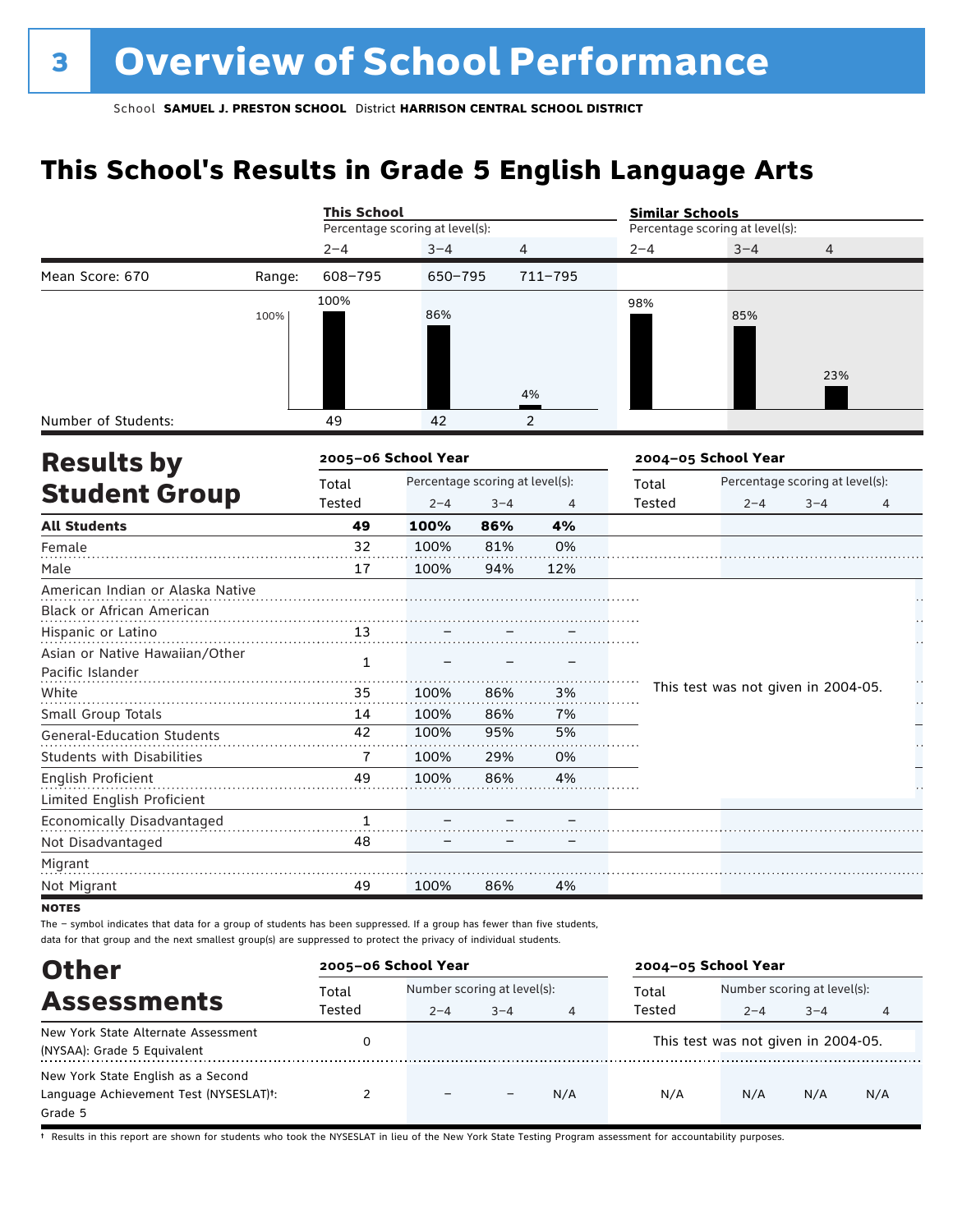# **This School's Results in Grade 5 Mathematics**

|                                                    |        | <b>This School</b>              |                                 |         |                | <b>Similar Schools</b> |                                     |         |   |  |  |
|----------------------------------------------------|--------|---------------------------------|---------------------------------|---------|----------------|------------------------|-------------------------------------|---------|---|--|--|
|                                                    |        | Percentage scoring at level(s): |                                 |         |                |                        | Percentage scoring at level(s):     |         |   |  |  |
|                                                    |        | $2 - 4$                         | $3 - 4$                         |         | 4              | $2 - 4$                | $3 - 4$                             | 4       |   |  |  |
| Mean Score: 667                                    | Range: | 619-780                         | 650-780                         |         | 699-780        |                        |                                     |         |   |  |  |
|                                                    | 100%   | 98%                             | 81%                             |         |                | 96%                    | 84%                                 | 34%     |   |  |  |
|                                                    |        |                                 |                                 |         | 9%             |                        |                                     |         |   |  |  |
| Number of Students:                                |        | 52                              | 43                              |         | 5              |                        |                                     |         |   |  |  |
| 2005-06 School Year<br><b>Results by</b>           |        |                                 |                                 |         |                |                        | 2004-05 School Year                 |         |   |  |  |
|                                                    |        | Total                           | Percentage scoring at level(s): |         |                | Total                  | Percentage scoring at level(s):     |         |   |  |  |
| <b>Student Group</b>                               |        | Tested                          | $2 - 4$                         | $3 - 4$ | $\overline{4}$ | <b>Tested</b>          | $2 - 4$                             | $3 - 4$ | 4 |  |  |
| <b>All Students</b>                                |        | 53                              | 98%                             | 81%     | 9%             |                        |                                     |         |   |  |  |
| Female                                             |        | 34                              | 97%                             | 76%     | 9%             |                        |                                     |         |   |  |  |
| Male                                               |        | 19                              | 100%                            | 89%     | 11%            |                        |                                     |         |   |  |  |
| American Indian or Alaska Native                   |        |                                 |                                 |         |                |                        |                                     |         |   |  |  |
| <b>Black or African American</b>                   |        |                                 |                                 |         |                |                        |                                     |         |   |  |  |
| Hispanic or Latino                                 |        | 17                              |                                 |         |                |                        |                                     |         |   |  |  |
| Asian or Native Hawaiian/Other<br>Pacific Islander |        | 1                               |                                 |         |                |                        |                                     |         |   |  |  |
| White                                              |        | 35                              | 97%                             | 86%     | 11%            |                        | This test was not given in 2004-05. |         |   |  |  |
| Small Group Totals                                 |        | 18                              | 100%                            | 72%     | 6%             |                        |                                     |         | Н |  |  |
| <b>General-Education Students</b>                  |        | 46                              | 100%                            | 89%     | 11%            |                        |                                     |         |   |  |  |
| <b>Students with Disabilities</b>                  |        | 7                               | 86%                             | 29%     | 0%             |                        |                                     |         |   |  |  |
| English Proficient                                 |        | 50                              |                                 |         |                |                        |                                     |         |   |  |  |
| Limited English Proficient                         |        | 3                               |                                 |         |                |                        |                                     |         |   |  |  |
| Economically Disadvantaged                         |        | 3                               |                                 |         |                |                        |                                     |         |   |  |  |
| Not Disadvantaged                                  |        | 50                              |                                 |         |                |                        |                                     |         |   |  |  |
| Migrant                                            |        |                                 |                                 |         |                |                        |                                     |         |   |  |  |
| Not Migrant                                        |        | 53                              | 98%                             | 81%     | 9%             |                        |                                     |         |   |  |  |
|                                                    |        |                                 |                                 |         |                |                        |                                     |         |   |  |  |

**NOTES** 

The – symbol indicates that data for a group of students has been suppressed. If a group has fewer than five students, data for that group and the next smallest group(s) are suppressed to protect the privacy of individual students.

| <b>Other</b>                                                       | 2005-06 School Year |         |                                        | 2004-05 School Year |                                        |         |   |
|--------------------------------------------------------------------|---------------------|---------|----------------------------------------|---------------------|----------------------------------------|---------|---|
| <b>Assessments</b>                                                 | Total<br>Tested     | $2 - 4$ | Number scoring at level(s):<br>$3 - 4$ | Total<br>Tested     | Number scoring at level(s):<br>$2 - 4$ | $3 - 4$ | 4 |
| New York State Alternate Assessment<br>(NYSAA): Grade 5 Equivalent |                     |         |                                        |                     | This test was not given in 2004-05.    |         |   |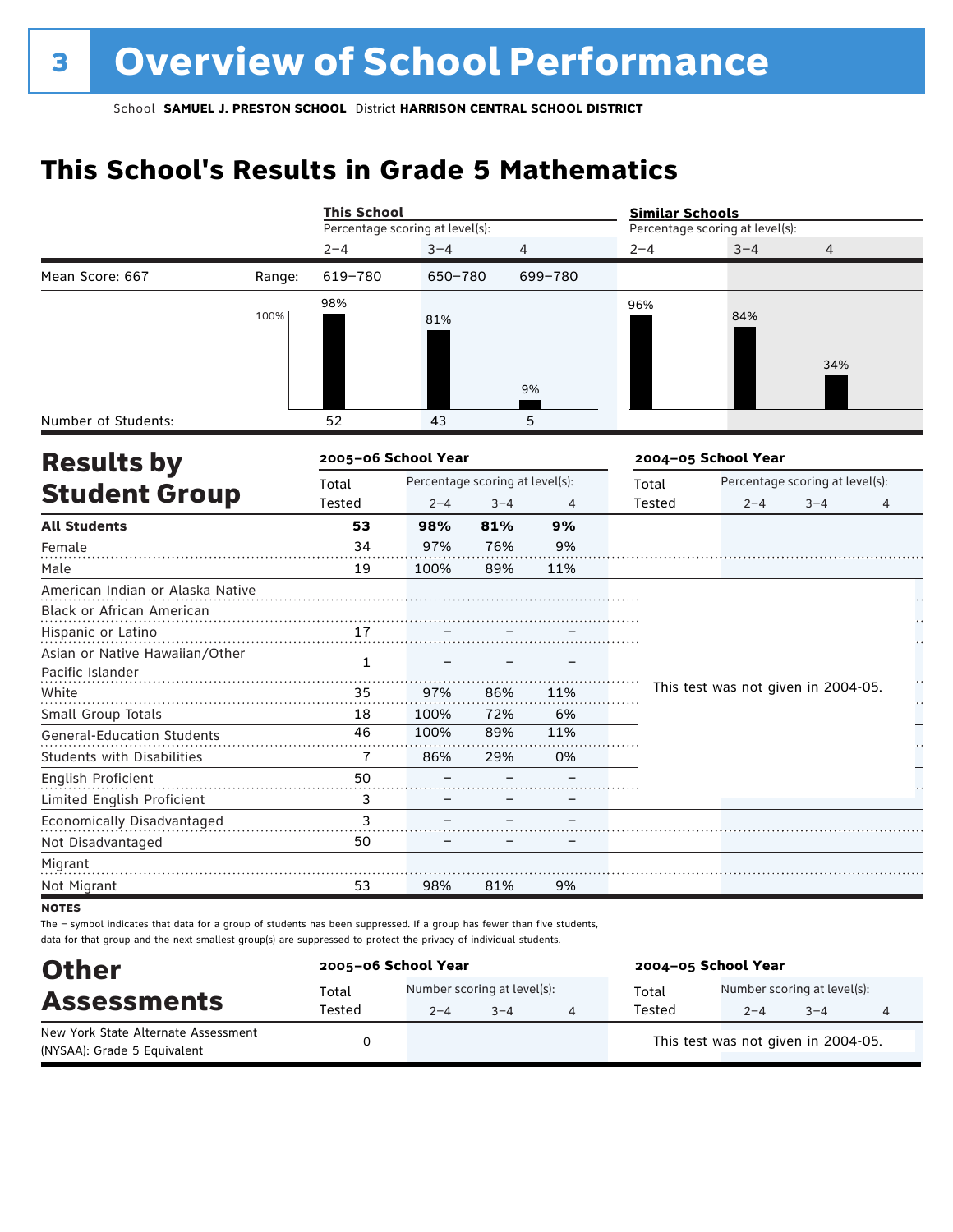# **Previous Years' Results for English Language Arts**

Standards for elementary- and middle-level English language arts and mathematics assessments administered in 1999 through 2005 are different from those for the 2006 assessments. As such, valid comparisons between 2006 data and data from previous years cannot be made.



| Test Date |          | Number of students scoring at each performance level: |         |         |                     |            |  |
|-----------|----------|-------------------------------------------------------|---------|---------|---------------------|------------|--|
|           | l evel 1 | Level 2                                               | Level 3 | Level 4 | <b>Total Tested</b> | Mean Score |  |
| Feb 2005  |          |                                                       |         |         | 4:                  | 680        |  |
| Feb 2004  |          |                                                       |         | Ιb      |                     | 688        |  |
| Feb 2003  |          |                                                       |         |         |                     | 683        |  |